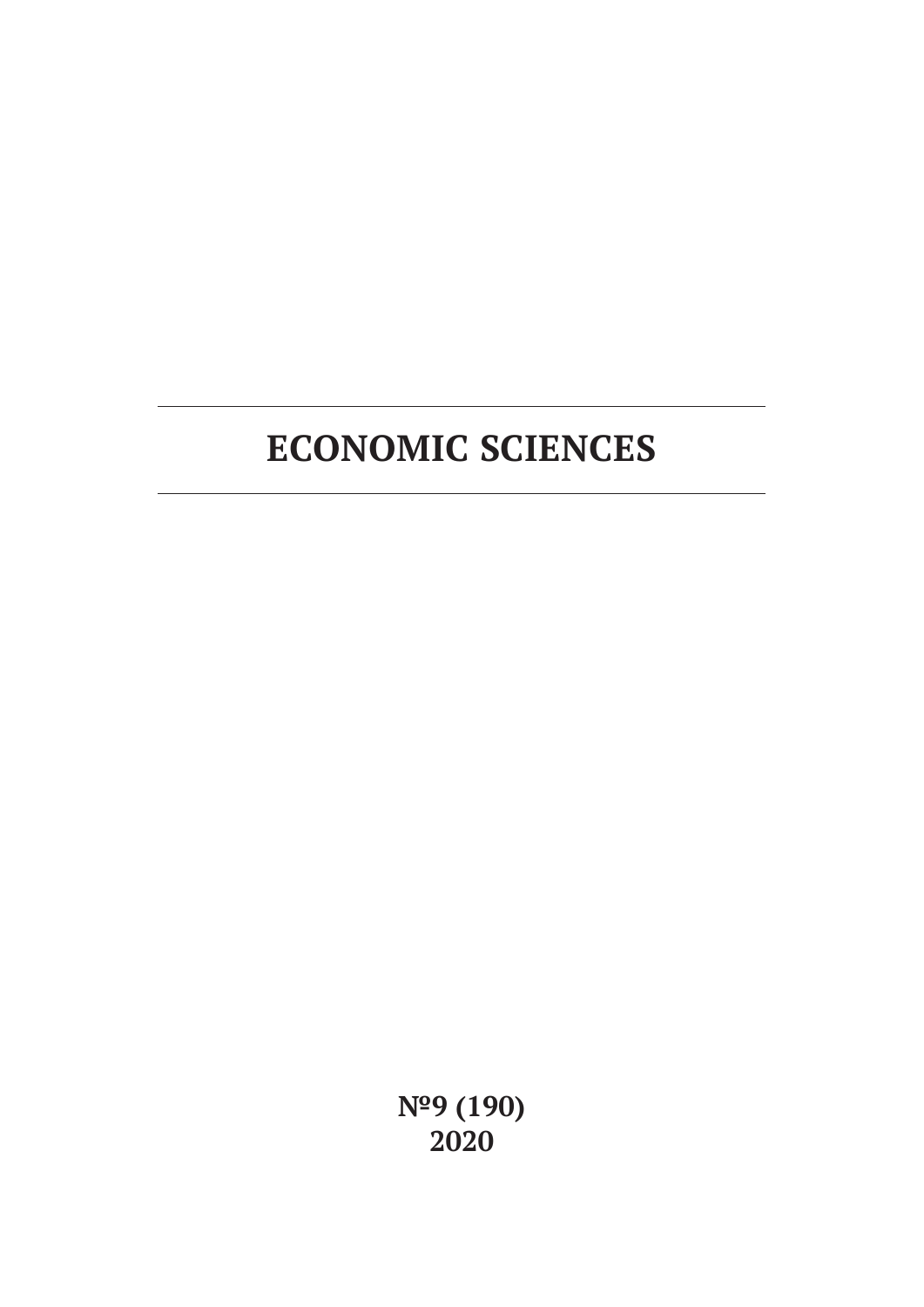#### **Editorial Council**

**V.V. Artiakov** — Doctor of Economics, Member of Russian Academy of Engineering

**R.S. Grinberg** — Doctor of Economics, Professor, Institute of Economy of Russian Academy of Sciences,

**A.G. Griaznova** — Doctor of Economics, Professor, President of Financial University under the Government of the Russian Federation

**A.G. Zeldner** — Doctor of Economics, Professor, Institute of Economy of Russian Academy of Sciences

**N.G. Kuznetsov** — Doctor of Economics, Professor, Rostov State University of Economics

**V.N. Ovchinnikov** — Doctor of Economics, Professor, Southern Federal University

**A.L. Porokhovski** — Doctor of Economics, Professor, Moscow State University named after M.V. Lomonosov

**S.N. Silvestrov** — Doctor of Economics, Professor, Financial University under the Government of the Russian Federation

**A.N. Shokhin** — Doctor of Economics, Professor

**M.A. Eskindarov** — Doctor of Economics, Professor, Rector of Financial University under the Government of the Russian Federation

The journal is included in the list of the Higher Accreditation Committee of The Ministry of Education and Science of Russia of the leading scientific journals and publications issued in the Russian Federation, where the main scientific results of the scientific theses for the degrees of Doctor and Candidate of Science can be found

Founder: LLC "Economic Sciences" Address: 125057, Moscow, Chapaevskii per., 3-775 E-mail: info@ecsn.ru WWW: http://ecsn.ru

The Certificate of registration of mass media: ПИ № ФС77–21147 from 28.06.2005

Subscription index 20387 (Agency "Rospechat")

ISSN 2072–0858

Issue date 30.09.2020 Format 60х84/8 Printed signatures 23.95 500 copies Printed by "24 Print" Ltd

#### **Editorial Board**

**V.A. Meshcherov** — Doctor of Economics, Professor, Chief Editor of the Journal «Economic Sciences»

**F.F. Sterlikov** — Doctor of Economics, Professor, Moscow State University of Technologies and Management named after K.G. Razumovskiy

**A.G. Zeldner** — Doctor of Economics, Professor, Institute of Economy of Russian Academy of Sciences

**E.V. Zarova** — Doctor of Economics, Professor, Plekhanov Russian University of Economics

**A.E. Karlik** — Doctor of Economics, Professor, St.-Petersburg State University of Economy and Finance

**N.G. Kuznetsov** — Doctor of Economics, Professor, Rostov State University of Economics

**V.N. Ovchinnikov** — Doctor of Economics, Professor, Southern Federal University

**S.N. Silvestrov** — Doctor of Economics, Professor, Financial University under the Government of the Russian Federation

**K.N. Korischenko** — Doctor of Economics, Professor, Russian Presidential Academy of National Economy and Public Administration

**A.A. Bakulina** — Doctor of Economics, Professor, Financial University under the Government of the Russian Federation

**V.A. Savinova** — Doctor of Economics, Professor, Samara State University of Economics

**E.N. Valiyeva** — Doctor of Economics, Professor, Samara State University of Economics

**G.D. Fainshtein** — PhD in Economics, Tallinn University of Technology

**V.A. Piskunov** — Doctor of Economics, Professor, Samara State University of Economics

**A.M. Petrov** — Doctor of Economics, Professor, Financial University under the Government of the Russian Federation

**P.V. Pavlov** — Doctor of Economics, Associate Professor, Southern Federal University

**O.A. Khokhlova** — Doctor of Economics, Professor, East-Siberian University of Technology and Management

#### **Chief Editor:**

**V.A. Meshcherov** — Doctor of Economics, Professor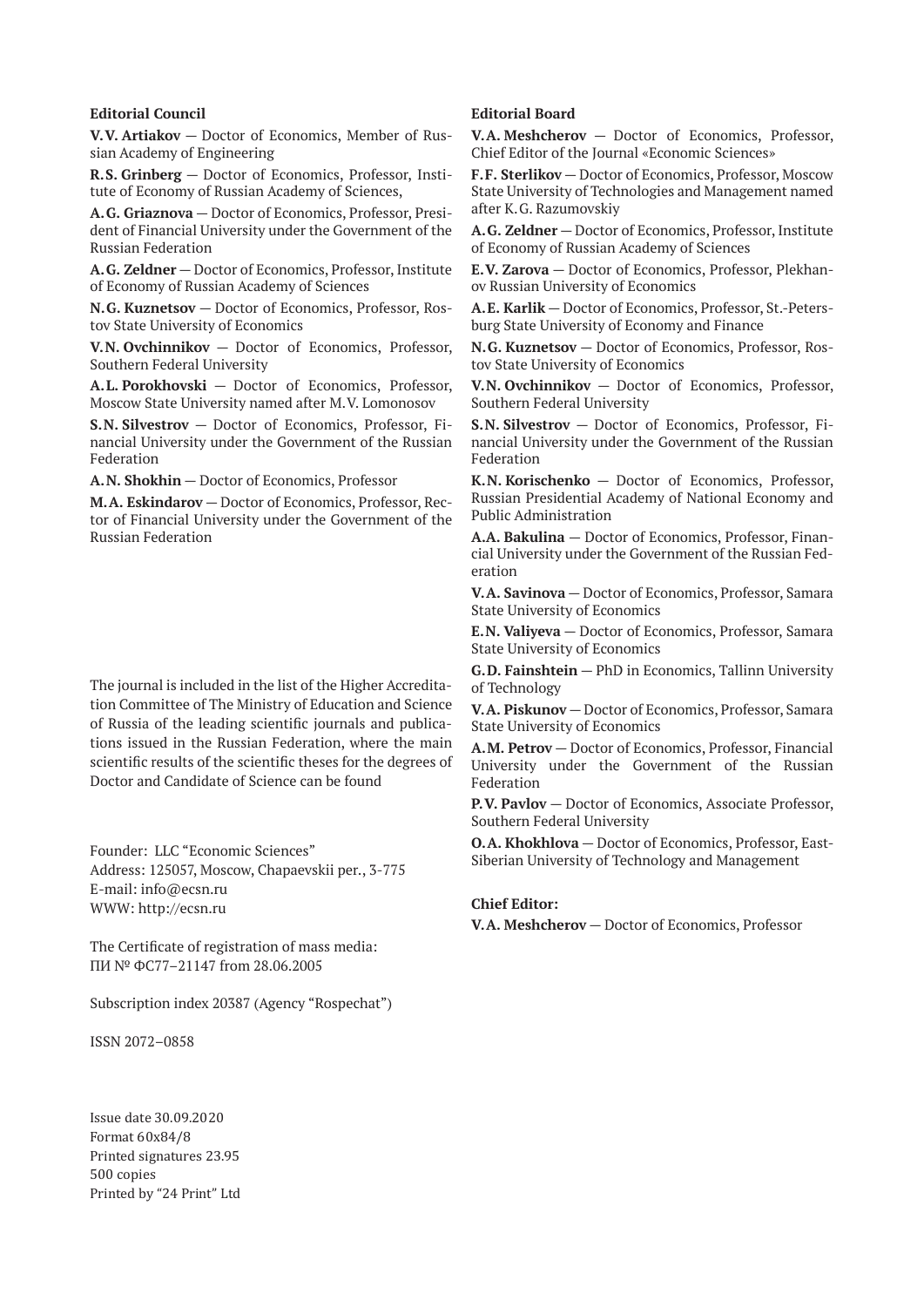# **CONTENTS**

# **ECONOMIC THEORY**

| Kayacheva L.V., Slesarenko E.V. Dichotomy of structural transformation of economy                                                                                                      |  |
|----------------------------------------------------------------------------------------------------------------------------------------------------------------------------------------|--|
| ECONOMICS AND MANAGEMENT OF NATIONAL ECONOMY                                                                                                                                           |  |
| <b>Bugaeva T.M., Viktorova N.G.</b> Features of megalopolis energy complex development                                                                                                 |  |
| Volkov D.V. Formation of a new model of labor and employment on a digital platform                                                                                                     |  |
| Dolgova E.G., Zabaznova N.M., Muradova I.Y., Yutkina S.V. On the issue of ranking<br>of subjective risks of distance education in the economic security aspect                         |  |
| Mazhanskaya E.V., Pasechnik A.S., Bekker M.S., Polegenko A.V., Rodionenko E.V.,<br>Assessment of investment activities of russian metallurgical enterprises in 2017–2019  189          |  |
| Mazhanskaya E.V., Pasechnik A.S., Bekker M.S., Polegenko A.V., Rodionenko E.V.,<br>Trends and prospects for the development of modern construction in Russia                           |  |
| Sadykova L.G. Creation efficient managerial system by debtor indebtedness enterprise                                                                                                   |  |
| Nikolaeva E.A., Kuznetsova Y.A., Sidorova E.E., Sokolova E.I. Problems in assessing<br>the quality of education in higher education in the context of the transition to distance       |  |
| Khromov I.E. The principles of modeling processes in the public procurement system                                                                                                     |  |
| Ozhgikhin I.V., Rudskaya I.A. Approbation of an algorithm for identifying the most<br>promising innovative research areas in the field of hardware development of medicine  192        |  |
| Ozhgikhin I.V., Rudskaya I.A. Automation of an algorithm for identifying the most<br>promising innovative research areas in the field of hardware development of medicine  193         |  |
| Tsapikova E.A., Kattsina E.V., Lopatina P.M., Polushtaitseva V.V., Roslyakova M.A.                                                                                                     |  |
| Tsapikova E.A., Kattsina E.V., Lopatina P.M., Polushtaitseva V.V., Roslyakova M.A.                                                                                                     |  |
| Tolstikhina E.D., Bryzhaty D.R., Schmidt M.I., Kudusov A.A., Kremenskaya E.A.                                                                                                          |  |
| Guro D.T., Kostylev P.N., Amzarakova P.A., Lukina L.A., Korotkova S.A.                                                                                                                 |  |
| Tolstikhina E.D., Bryzhaty D.R., Schmidt M.I., Kudusov A.A., Kremenskaya E.A.<br>Economic assessment of the use of industrial waste in the production of road construction             |  |
| Tsapikova E.A., Kattsina E.V., Lopatina P.M., Polushtaitseva V.V., Roslyakova M.A.<br>Prospects and features of the implementation of the state construction supervision in Russia 197 |  |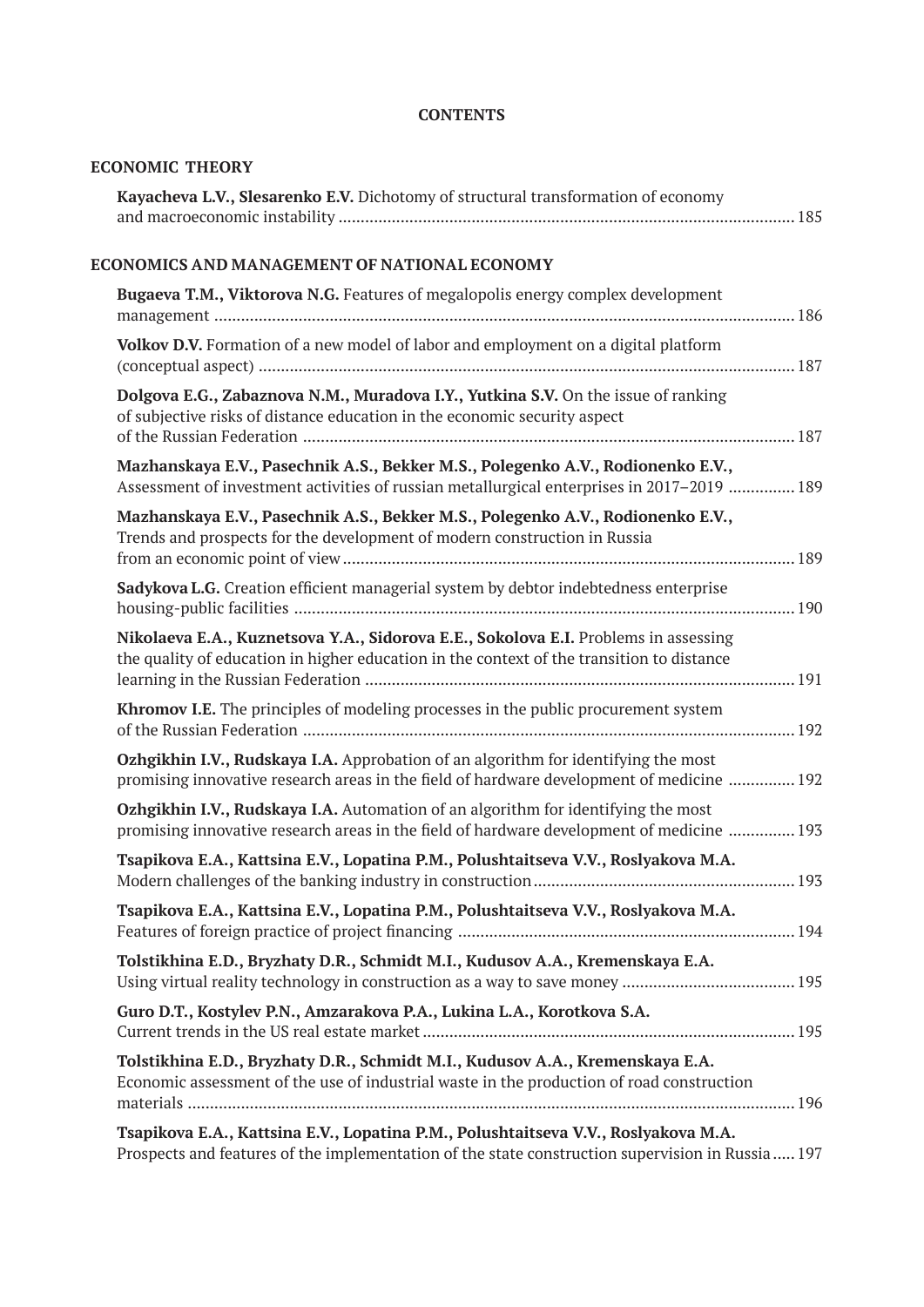| Tolstikhina E.D., Bryzhaty D.R., Schmidt M.I., Kudusov A.A., Kremenskaya E.A.                                                                                                              |
|--------------------------------------------------------------------------------------------------------------------------------------------------------------------------------------------|
| Tsapikova E.A., Kattsina E.V., Lopatina P.M., Polushtaitseva V.V., Roslyakova M.A.                                                                                                         |
| Oleinik E.B., Zakharova A.P., Yurchenko E.G. Comprehensive analysis of the shifts                                                                                                          |
| Popova E.A., Demina N.K. Marketing research of institutional mechanisms of interaction                                                                                                     |
| Rodionov D.G., Konnikov E.A., Alferiev D.A. Information capital of an enterprise                                                                                                           |
| Rodionov D.G., Yalymov S.V., Konnikov E.A. Model of the institutional environment                                                                                                          |
| Savinova V.A. Credit as a factor in the development and provision of reproduction processes  201                                                                                           |
| Sazhina M.A., Ilina A.A. Science and education interconnection as a factor of innovative                                                                                                   |
| Tkachenko E.A., Vasilev S.I. Agency problem in company's investment activities  203                                                                                                        |
| Agibalova E.L., Karzhanova N.V., Kopylova E.V., Martsinovskaya V.A. About assessment<br>of level of innovative activity of divisions of a higher educational institution in the conditions |
| <b>Sharafutdinova L.R.</b> Comparative analysis of industrial policies of subjects                                                                                                         |
| Yarlychenko A.A. Transformation of the instruments of the state regulation of the modern                                                                                                   |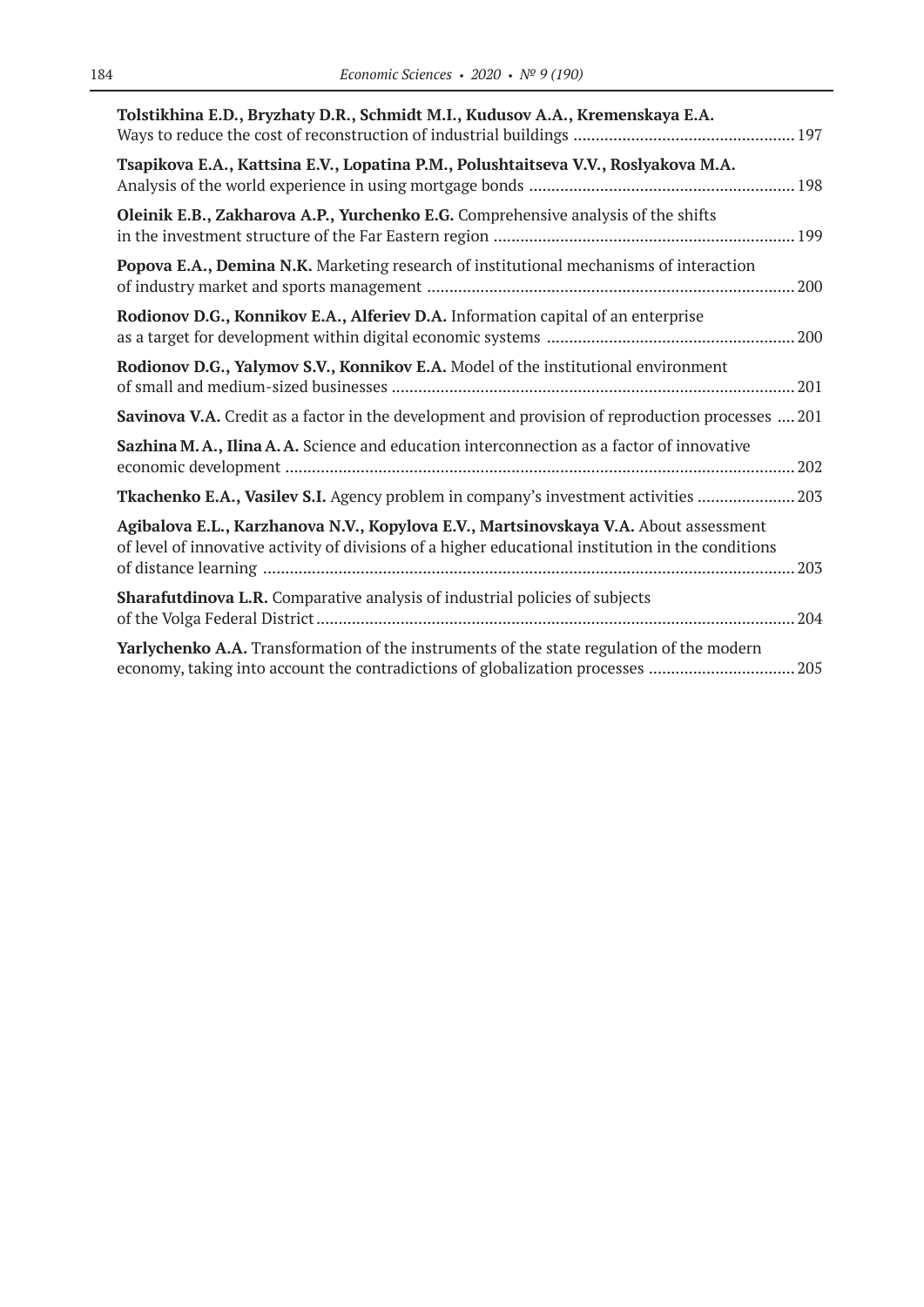# **ECONOMIC THEORY**

# **DICHOTOMY OF STRUCTURAL TRANSFORMATION OF ECONOMY AND MACROECONOMIC INSTABILITY**

#### © 2020 **Kayacheva Lyudmila Viktorovna**

Candidate of Economic Sciences, Associate Professor, Department of Finance and Risk Management Siberian Federal University, Krasnoyarsk, Russia

### © 2020 **Slesarenko Ekaterina Vladimirovna**

Senior Lecturer, Department of Finance and Credit Kuzbass State Technical University named after T.F.Gorbachev, Kemerovo, Russia E-mail: sev.fk@kuzstu.ru

The article substantiates the dichotomy of the structural transformation of the economy and macroeconomic instability, which, being in a causal relationship, alternately act as stabilizing and destabilizing forces, both in relation to the structural proportions in the economy and to its dynamics at the macro level. It has been established that macroeconomic instability in Russian conditions, due to the state's alienation from structural policy aimed at preventing degenerative changes, has a structural conditionality. The presented scenarios of the course of structurally-induced macroeconomic instability define it as Y-destabilization with the risk of transition to L-destabilization.

*Keywords: dichotomy, structurally-induced macroeconomic instability, reproductive problems, external shocks*

- 1. *Amin S.* Virus liberalizma. Permanentnaya voyna i amerikanizatsiya mira [The Liberal Virus: Permanent War and the Americanization of the World]. Moscow, Europe Publ., 2007, 168 p.
- 2. *Barr R.* Politicheskaya ekonomiya: v 2‑kh t.: T. 1 [Political Economy: in 2 volumes: Vol. 1:]. Moscow, International relationships Publ., 1995. 752 p.
- 3. *Gasanov M.A., Gasanov E.A.*Strukturnaya konvergentsiya v ekonomike Rossii i yeye ogranicheniya [Structural convergence in the Russian economy and its limitations]. Vestnik Tomskogo gosudarstvennogo universiteta. Ekonomika. 2014. no. 1 (25). pp. 5–17.
- 4. *Gil'debrand B.* Politicheskaya ekonomiya nastoyashchego i budushchego [Political economy of the present and the future]. Moscow, «Librokom» Publ., 2012. 279 p.
- 5. *Glaz'yev S.YU*. O zadachakh strukturnoy politiki v usloviyakh global'nykh tekhnologi-cheskikh sdvigov. Chast' 1 [On the problems of structural policy in the context of global technological shifts. Part 1]. Ekonomicheskaya nauka sovremennoy Rossii, 2017, no. 3, pp. 31–43.
- 6. *Keyns Dzh. M*. Obshchaya teoriya zanyatosti, protsenta i deneg [General theory of employment, interest and money]. Moscow, Eksmo Publ., 2007, 960 p.
- 7. *Klark Dzh. B*.Raspredeleniye bogatstva [Distribution of wealth]. Moscow, Economy Publ., 1992, 242 p.
- 8. *Krasil'nikov O.YU*. Problemy strukturnykh preobrazovaniy v ekonomike [Problems of structural transformations in the economy]. Ekonomist. 2001. no. 8. pp. 56–71.
- 9. *List F.*Natsional'naya sistema politicheskoy ekonomii [National system of political economy]. Moscow, «Europe» Publ., 2005, 382 p.
- 10. *Perru F.*Ekonomika XX veka [Economy of the XX century]. Moscow, Ekonomika Publ., 2000, 326 pp.
- 11. *Sukharev O.S.* K razrabotke kompleksnoy metodiki analiza strukturnykh sdvigov v natsional'noy ekonomike [To the development of a comprehensive methodology for analyzing structural changes in the national economy]. Natsional'nyye interesy: prioritety i bezopasnost'. 2013, no. 13 (202), pp. 56–64.
- 12. *Khiks Dzh. R*.Stoimost' i kapital [Cost and capital]. Moscow, Progress Publ., 1993, 488 p.
- 13. *Shumpeter Y.A.*Teoriya ekonomicheskogo razvitiya. Kapitalizm, sotsializm i demokratiya [Economic development theory. Capitalism, socialism and democracy]. Moscow, Economy Publ., 1995, 540 p.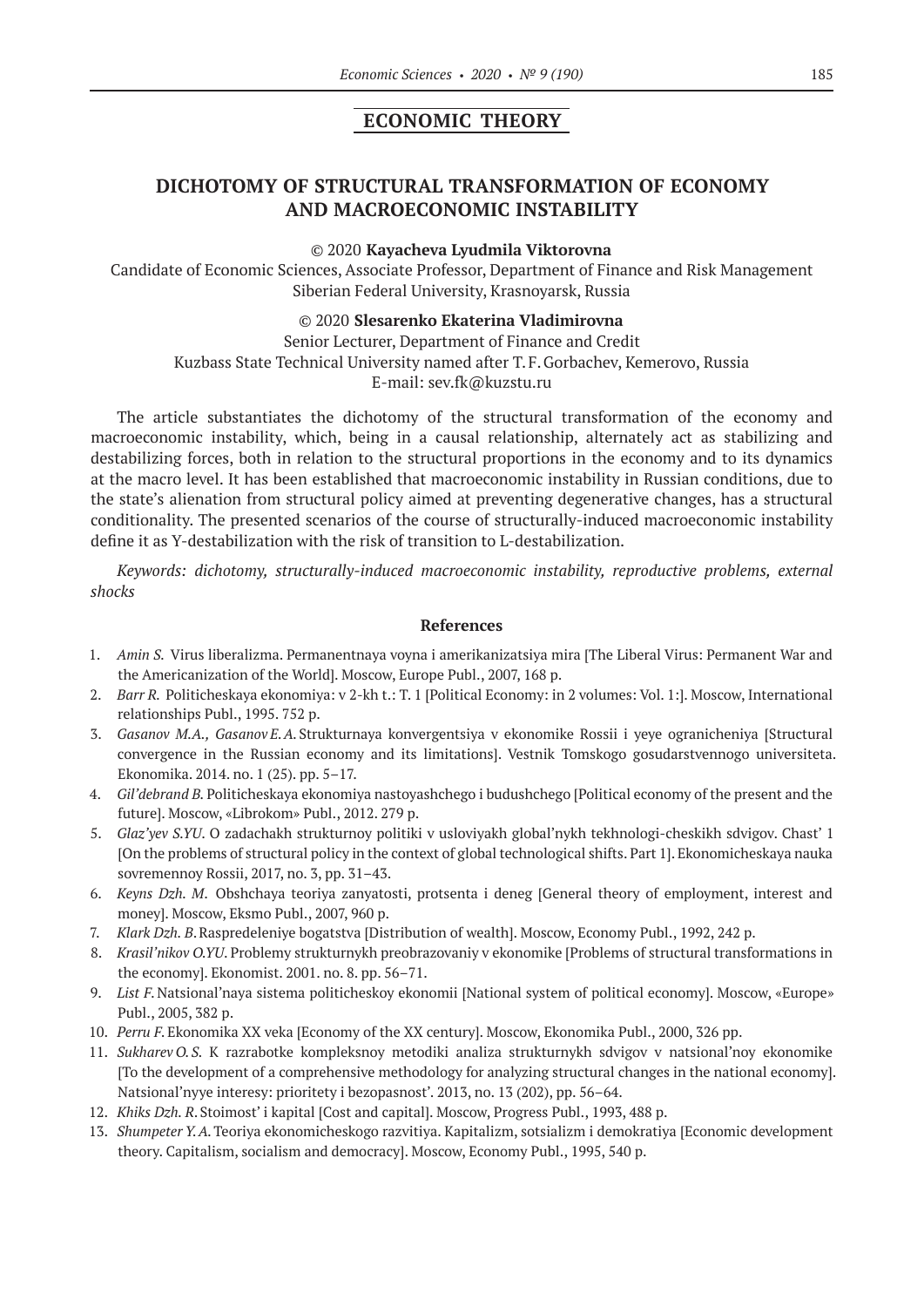# **ECONOMICS AND MANAGEMENT OF NATIONAL ECONOMY**

# **FEATURES OF MEGALOPOLIS ENERGY COMPLEX DEVELOPMENT MANAGEMENT**

© 2020 **Bugaeva Tatiana Mikhailovna**

Graduate School of Industrial Economics, Assistant Peter the Great St. Petersburg Polytechnic University, St. Petersburg, Russia E-mail: bugaeva@spbstu.ru

© 2020 **Viktorova Natalia Gennadievna** Doctor of Economic Science, Professor, Associate Professor Graduate School of Industrial Economics Peter the Great St. Petersburg Polytechnic University, St. Petersburg, Russia E-mail: viknata@mail.ru

The article raises the issues of managing the development of the energy complex of the megalopolis. The author's definition of the concept «energy complex of a megalopolis» is given. The characteristics of the megalopolis energy complex are described and its features are emphasized. The principles of organization of development management are listed and supplemented.

*Keywords: megalopolis; energy complex; development management; strategy; planning principles.*

- 1. Postanovlenie Pravitel'stva RF ot 11 iyulya 2001 g. N 526 «O reformirovanii ehlektroehnergetiki Rossijskoj FederaciI»).
- 2. *Bugaeva T.M., Khabachev L.D.* Kompleksnyj podkhod k planirovaniyu razvitiya ehnergeticheskogo kompleksa megapolisa (na primere Sankt-Peterburga) // Nauchno-tekhnicheskie vedomosti Sankt-Peterburgskogo gosudarstvennogo politekhnicheskogo universiteta. Ehkonomicheskie nauki. 2013. № 2 (168).
- 3. *Gibadullin A.A.* Gosudarstvennoe regulirovanie otrasli ehlektroehnergetiki // Gumanitarnye, social'noehkonomicheskie i obshchestvennye nauki.[State regulation of the electric power industry] 2013. № 2.
- 4. *Zevajkina A.N.* Ponyatie i struktura ehnergeticheskogo tovarnogo rynka v Rossijskoj Federacii [Concept and structure of the energy commodity market in the Russian Federation]// Osnovy ehkonomiki, upravleniya i prava. 2012. № 2 (2).
- 5. *Kirzhinova K.N.* Teoreticheskie aspekty formirovaniya ehnergeticheskoj strategii regiona v usloviyakh ehnergodeficita: celi, zadachi, principy [Theoretical aspects of the formation of the region's energy strategy in conditions of energy deficit: goals, objectives, principles] // Vestnik Adygejskogo gosudarstvennogo universiteta. Seriya 5: Ehkonomika. 2011. № 3.
- 6. *Kichigin O.Eh., Rodionov D.G.* Institucional'nyj aspekt formirovaniya strategicheskikh orientirov gosudarstvennoj ehnergeticheskoj politiki na regional'nom urovne pri realizacii strategii nacional'noj ehkonomicheskoj bezopasnosti [Institutional aspect of the formation of strategic guidelines for state energy policy at the regional level in the implementation of the national economic security strategy]// Ehkonomika i predprinimatel'stvo. 2017. № 10–2. C. 394–399.
- 7. *Kondrakov O.V.* Principy i usloviya obespecheniya ehnergeticheskoj bezopasnosti [Principles and conditions for ensuring energy security]// Vestnik Tambovskogo universiteta. Seriya: Gumanitarnye nauki. 2013. № 8 (124).
- 8. *Rodionov D.G., Afanas'eva N.V*. Strategiya povysheniya ehffektivnosti funkcionirovaniya innovacionnogo predpriyatiya [Strategy for improving the efficiency of an innovative enterprise]// Rossijskij ehkonomicheskij internet-zhurnal. 2018. № 4. C. 94.
- 9. *Rodionov D.G., MottaevaA.B., KoshmanA.V.* Ustojchivoe razvitie i innovacionnaya aktivnost' khozyajstvuyushchikh sub»ektov neftegazovogo kompleksa [Sustainable development and innovative activity of economic entities in the oil and gas sector]// KANT. 2019.  $N^{\circ}$  1 (30).
- 10. *Sedova N.V.* Gosudarstvennoe regulirovanie ehnergeticheskoj bezopasnosti (regional'nyj aspekt) [State regulation of energy security (regional aspect)]// Vestnik Tomskogo gosudarstvennogo universiteta. Ehkonomika. 2015. № 3 (31).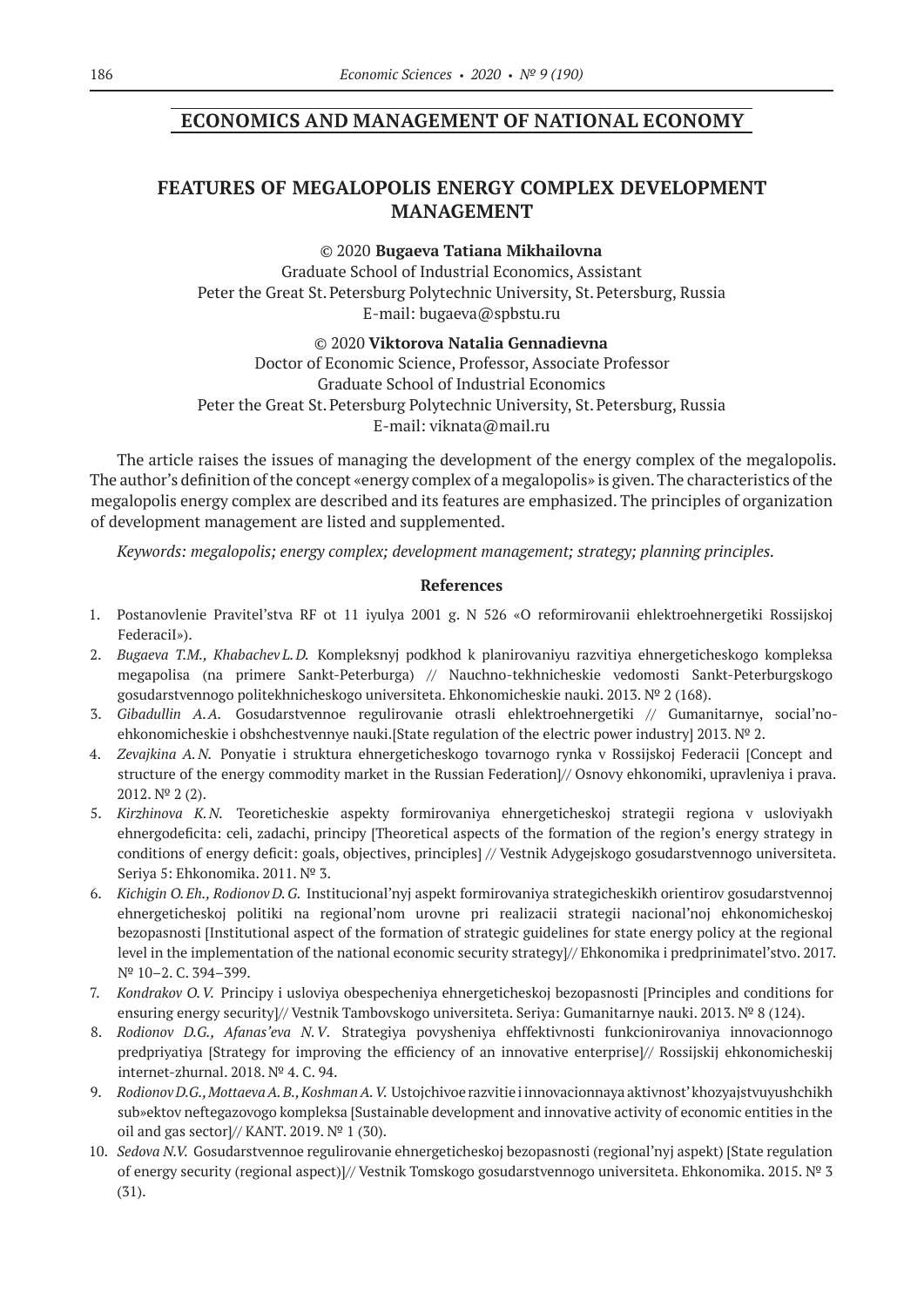- 11. *Sidorova N.G.* Kriterij i principy racional'nosti struktury toplivno-ehnergeticheskogo kompleksa i ehffektivnosti ispol'zovaniya ego resursov [Criteria and principles of rationality of the fuel and energy complex structure and efficiency of its resources use]// Vestnik Rossijskogo ehkonomicheskogo universiteta im. GV Plekhanova. 2013. N<sup>o</sup> 10 (64).
- 12. *Sinyakova K.A.* Struktura optovogo rynka ehlektricheskoj ehnergii i moshchnosti Rossii [Structure of the optical market of electronic energy and power in Russi] // Vestnik Yuzhno-Rossijskogo gosudarstvennogo tekhnicheskogo universiteta (Novocherkasskogo politekhnicheskogo instituta). Seriya: Social'no-ehkonomicheskie nauki. 2011. Nº 3.C. 242-247.
- 13. *Chekalin V.S., Lyubarskaya M.A., Ermakova M.Yu.* EHNERGETICHESKIJ KOMPLEKS KRUPNOGO GORODA: PROBLEMY I PUTI RAZVITIYa [Energy complex of a large city: problems and ways of development]// Izvestiya Sankt-Peterburgskogo gosudarstvennogo ehkonomicheskogo universiteta. 2020. № 4 (124).

### **FORMATION OF A NEW MODEL OF LABOR AND EMPLOYMENT ON A DIGITAL PLATFORM (CONCEPTUAL ASPECT)**

#### © 2020 **Volkov Denis Vladimirovich**

The article argues that the emerging model of labor and employment in Russia changes the nature of labor and its content, which necessitates the creation of a special digital platform, i.e. a management mechanism saturated with intellectual components, endowed with the ability to predict (to plan) the use of labor resources. It is concluded that the driving force of all digital modifications is Big data management, and, therefore, the educational programs of universities should include the training of managers and teams of CIO managers, as well as specialists from numerous other digital professions.

*Keywords: Labor model, employment, concept, project, digital platform, digital technologies, platform solutions, software and hardware complex, educational technology market.*

### **ON THE ISSUE OF RANKING OF SUBJECTIVE RISKS OF DISTANCE EDUCATION IN THE ECONOMIC SECURITY ASPECT OF THE RUSSIAN FEDERATION**

#### © 2020 **Dolgova Elena Gennadievna**

PhD in Philology, Associate professor, Department of foreign languages No. 3 Plekhanov Russian University of Economics, Moscow, Russia E-mail: artzishevich@inbox.ru

#### © 2020 **Zabaznova Natalya Mikhailovna**

The senior teacher, The Department of Foreign Languages No. 3 Plekhanov Russian University of Economics, Moscow, Russia E-mail: nmzabaznova@gmail.com

© 2020 **Muradova Irina Yuryevna**

The senior teacher, The Department of Foreign Languages No. 3 Plekhanov Russian University of Economics, Moscow, Russia E-mail: gryad@mail.ru

#### © 2020 **Yutkina Svetlana Vladimirovna**

PhD in Philology, Associate professor, Department of foreign languages No. 3 Plekhanov Russian University of Economics, Moscow, Russia E-mail: artzishevich@inbox.ru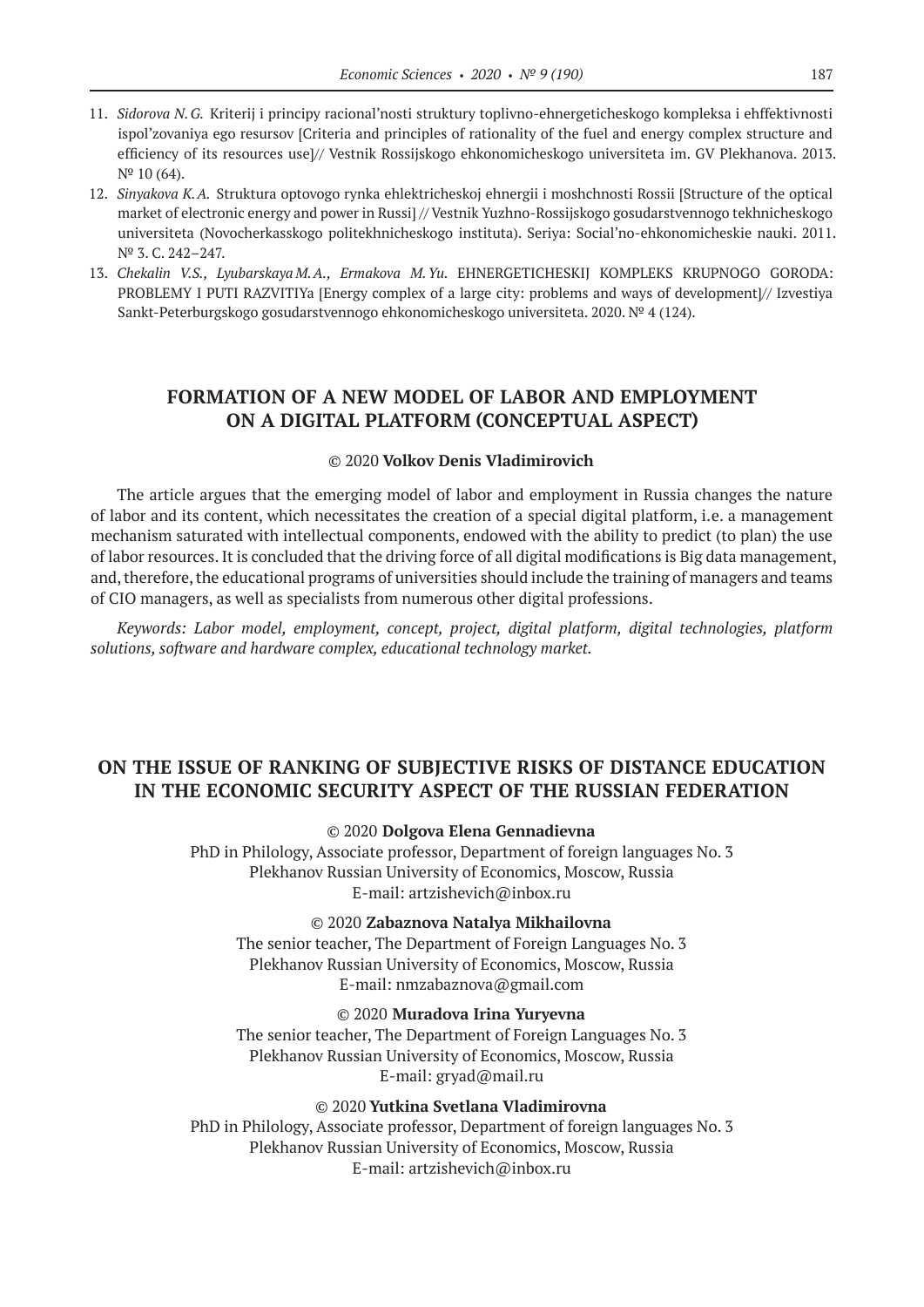The article considers the issues of ranking the subjective risks of distance education in the aspect of economic security of the Russian Federation. The object of the study was distance education in the Russian Federation, and the object was the subjective risks of its implementation in the aspect of economic security of the Russian Federation. The theoretical and methodological significance of the study is contained in the development of a methodological framework for risk management at the federal level. The practical importance of the study is to increase the level of economic security of the Russian Federation through a detailed analysis of the current situation with distance education in higher education.

*Keywords: question, ranking, risks, subjectivity, education, economic security, Russian Federation.*

- 1. *Askarov A.D.* Vnedrenie distancionnogo obrazovaniya v process povy`sheniya kvalifikacii pedagogov kak faktor modernizacii obrazovaniya [Introduction of distance education in the process of training teachers as a factor of modernization of education] / A.D.Askarov // Simvol nauki: mezhdunarodny`j zhurnal—Ufa: Izd-vo: «Obshhestvo s ogranichennoj otvetstvennost`yu «Omega Sajns», 2020.—№ 1.— S. 70–73.
- 2. *Al`bov A.P.* Gumanitarizaciya obrazovaniya kak faktor povy`sheniya pravovoj kul`tury` s ispol`zovaniem sovremenny`x vozmozhnostej distancionnogo obrazovaniya (mezhdunarodnoe issledovanie) [Humanization of education as a factor in the enhancement of legal culture using modern opportunities for distance education (international study)] / A.P.Al`bov // Ucheny`e trudy` rossijskoj akademii advokatury` i notariata — M.: Izd-vo: «Rossijskaya akademiya advokatury` i notariata», 2019.—№ 2.— S. 69–73.
- 3. *Eremin A.V., Orlova O.N.* Distancionnoe obrazovanie kak odna iz form realizacii koncepcii otkry`togo obrazovaniya v mirovom masshtabe [Distance education as a form of implementation of the concept of open education on a global scale] / A.V.Eremin, O.N.Orlova // Pozharnaya i texnosfernaya bezopasnost`: problemy` i puti sovershenstvovaniya — Doneczk: Izd-vo: «Gosudarstvennoe obrazovatel`noe uchrezhdenie vy`sshego professional`nogo obrazovaniya «Akademiya grazhdanskoj zashhity`» Ministerstva po delam grazhdanskoj oborony`, chrezvy`chajny`m situaciyam i likvidacii posledstvij stixijny`x bedstvij Doneczkoj Narodnoj Respubliki»,  $2020 - N^{\circ}$  1. - S. 254-256.
- 4. *Ryaby`x G.Yu., Mokina T.A., Goczulyak K.S., Frolova N.V.* Institucional`ny`e innovacii i adaptivnoe povedenie v rossijskoj sfere obrazovaniya [Institutional innovations and adaptive behavior in the Russian field of education] / G.Yu.Ryaby`x, T.A.Mokina, K.S.Goczulyak, N.V.Frolova // Vestnik nauchny`x konferencij — Tambov: Izd-vo: «OOO «Konsaltingovaya kompaniya Yukom», 2020.—№ 6–1.— S. 101–102.
- 5. *Nikolaeva E. A., Grigor`eva I.V*. i dr. K aspektam vliyaniya ocenki e`ffektivnosti deyatel`nosti professorskoprepodavatel`skogo sostava vy`sshego uchebnogo zavedeniya na ukreplenie e`konomicheskoj bezopasnosti Rossijskoj Federacii [To aspects of the impact of the evaluation of the effectiveness of the faculty of higher education on strengthening the economic security of the Russian Federation] / E.A.Nikolaeva, I.V.Grigor`eva, I.S.Kazimirova, E.I.Sokolova // E`konomicheskie nauki — Moskva: Izd-vo: OOO «24-Print», 2019.— № 3.— S. 62– 67.
- 6. *Myasoedov S.A.* Ocenka urovnya ustojchivogo e`konomicheskogo razvitiya i e`konomicheskaya bezopasnost` otraslej mineral`no-sy`r`evogo kompleksa Rossii [Assessment of the level of sustainable economic development and economic security of Russian mineral and raw materials industries] / S.A.Myasoedov // E`konomicheskie nauki — Moskva: Izd-vo: OOO «24-Print», 2018.—№ 12.— S. 65–69.
- 7. *D. Rowntree*, Exploring Open and Distance Learning. London, 1992. 299 pp.
- 8. Kompaniya «E`kspert RA» [E`lektronny`j resurs]: analiticheskie materialy` Oficial`ny`j sajt kompanii «E`kspert RA», 2020.— Rezhim dostupa: www.raexpert.ru
- 9. Kompaniya «Ernst&Young» [E`lektronny`j resurs]: analiticheskie materialy` Oficial`ny`j sajt kompanii «Ernst&Young», 2020.— Rezhim dostupa: https://www.ey.com/ru\_ru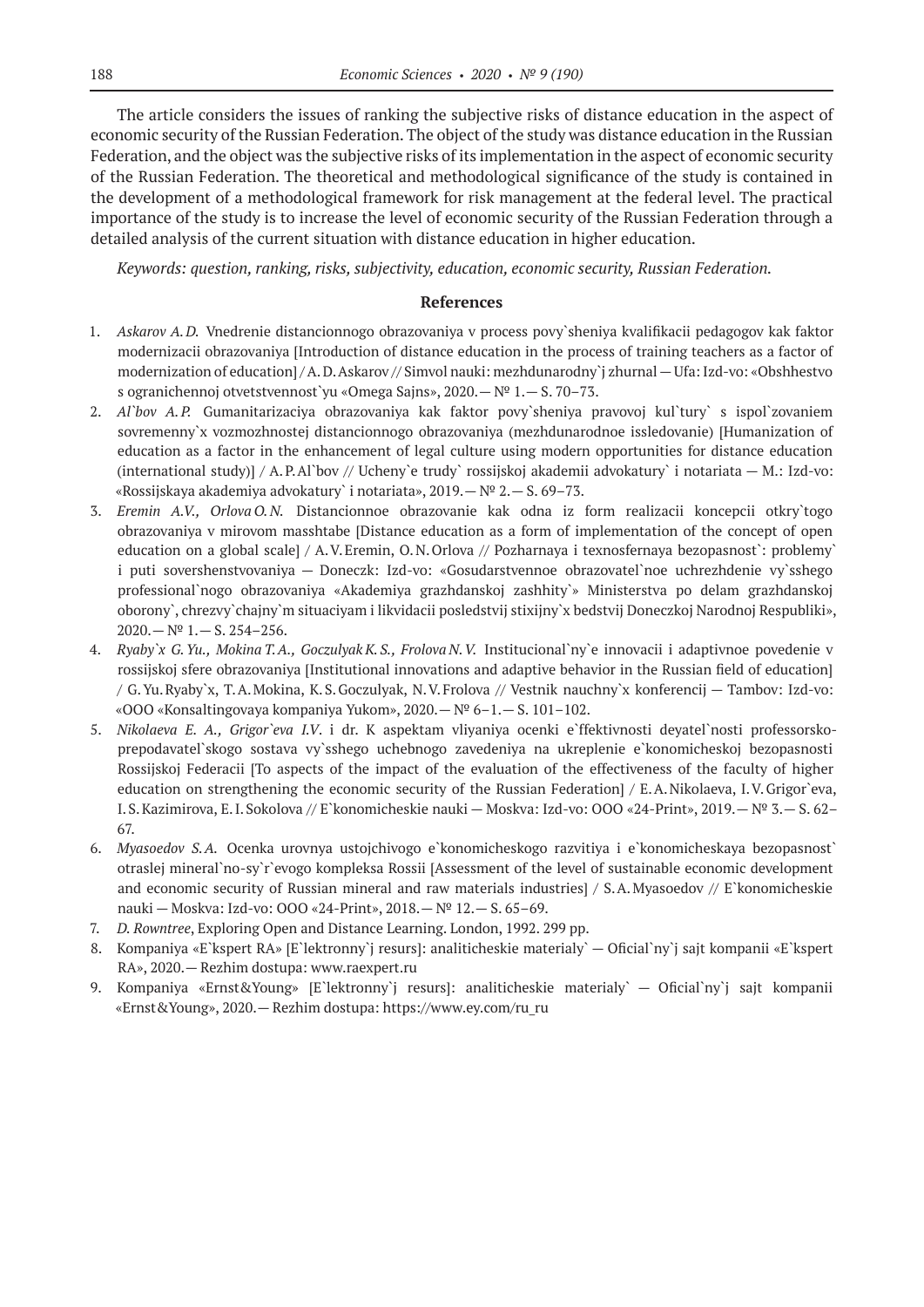# **ASSESSMENT OF INVESTMENT ACTIVITIES OF RUSSIAN METALLURGICAL ENTERPRISES IN 2017–2019**

#### © 2020 **Mazhanskaya Elizaveta Vladimirovna**

Bachelor, Master student of the department «Expertise and real estate management» Siberian Federal University, Krasnoyarsk, Russia E-mail: mazhanskaya97@mail.ru

#### © 2020 **Pasechnik Anastasia Sergeevna**

Specialty student of the department «The construction of unique buildings and structures» Siberian Federal University, Krasnoyarsk, Russia E-mail: pasechnicnastya14@mail.ru

### © 2020 **Bekker Maria Stanislavovna**

Specialty student of the department «The construction of unique buildings and structures» Siberian Federal University, Krasnoyarsk, Russia E-mail: mary.bekker.98@mail.ru

© 2020 **Polegenko Anastasia Valerevna**

Specialty student of the department «The construction of unique buildings and structures» Siberian Federal University, Krasnoyarsk, Russia E-mail: apolegenko@inbox.ru

#### © 2020 **Rodionenko Evgeniya Viktorovna**

Bachelor's student of the department of «Industrial and Civil Engineering» Siberian Federal University, Krasnoyarsk, Russia E-mail: rodionaaaa@mail.ru

Within the framework of this scientific article, the analysis of the investment activities of key metallurgical companies of the Russian Federation is carried out. The assessment of financial results in the field of investment activities of metallurgical companies is made. Conclusions are drawn regarding the reasons that influenced the results of investment activities of individual companies of the domestic metallurgical complex.

*Keywords: investments, investment activities, metallurgical enterprises, investments in financial assets, investments in tangible assets.*

# **TRENDS AND PROSPECTS FOR THE DEVELOPMENT OF MODERN CONSTRUCTION IN RUSSIA FROM AN ECONOMIC POINT OF VIEW**

#### © 2020 **Mazhanskaya Elizaveta Vladimirovna**

Bachelor, Master student of the department «Expertise and real estate management» Siberian Federal University, Krasnoyarsk, Russia E-mail: mazhanskaya97@mail.ru

### © 2020 **Pasechnik Anastasia Sergeevna**

Specialty student of the department «The construction of unique buildings and structures» Siberian Federal University, Krasnoyarsk, Russia E-mail: pasechnicnastya14@mail.ru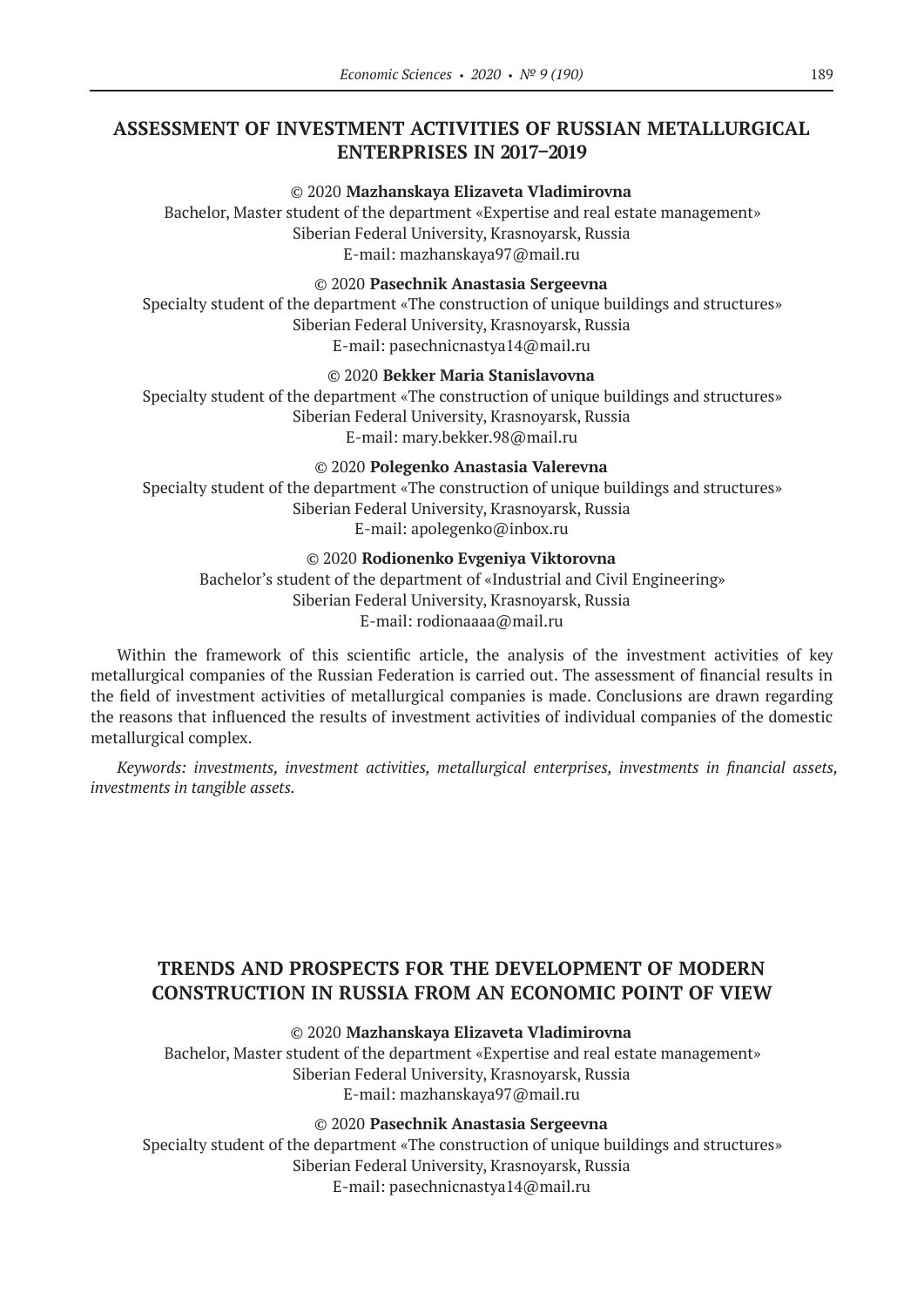© 2020 **Bekker Maria Stanislavovna**

Specialty student of the department «The construction of unique buildings and structures» Siberian Federal University, Krasnoyarsk, Russia E-mail: mary.bekker.98@mail.ru

© 2020 **Polegenko Anastasia Valerevna**

Specialty student of the department «The construction of unique buildings and structures» Siberian Federal University, Krasnoyarsk, Russia E-mail: apolegenko@inbox.ru

#### © 2020 **Rodionenko Evgeniya Viktorovna**

Bachelor's student of the department of «Industrial and Civil Engineering» Siberian Federal University, Krasnoyarsk, Russia E-mail: rodionaaaa@mail.ru

The construction market in Russia is currently at the forefront of the EAEU and is one of the fastest growing on the continent. Moreover, all indications are that the sector will thrive in the coming years.

Industry experts agree that the construction market has been experiencing positive dynamics for several months. The number of apartments commissioned is increasing, and additional investments have been launched at the expense of Federal programs. What distinguishes the Russian Federation from other countries is a much larger share of new construction in terms of national investment, while in other EEU countries, the reconstruction of existing buildings takes a much larger share. This phenomenon is related to historical conditions and the current construction boom.

*Keywords: modern construction, construction market, construction sector of the economy, innovations in construction.*

# **CREATION EFFICIENT MANAGERIAL SYSTEM BY DEBTOR INDEBTEDNESS ENTERPRISE HOUSING-PUBLIC FACILITIES**

© 2020 **Sadykova L.G.**

Candidate of Economic Sciences, Associate Professor of the Department of Economics and Management Sterlitamak branch of the Bashkir State University, Sterlitamak, Russia

For successful and efficient work enterprise housing-public facilities necessary creation on enterprise managerial system by debtor indebtedness. In article are considered main problems, with which face the enterprises housing-public sphere and are offered recommendations on creation efficient managerial system by debtor indebtedness on data enterprise.

*Keywords: housing-public facilities, enterprises ZHKH, debtor indebtedness, managerial system by debtor indebtedness, credit policy, internal checking, ranking debtor.*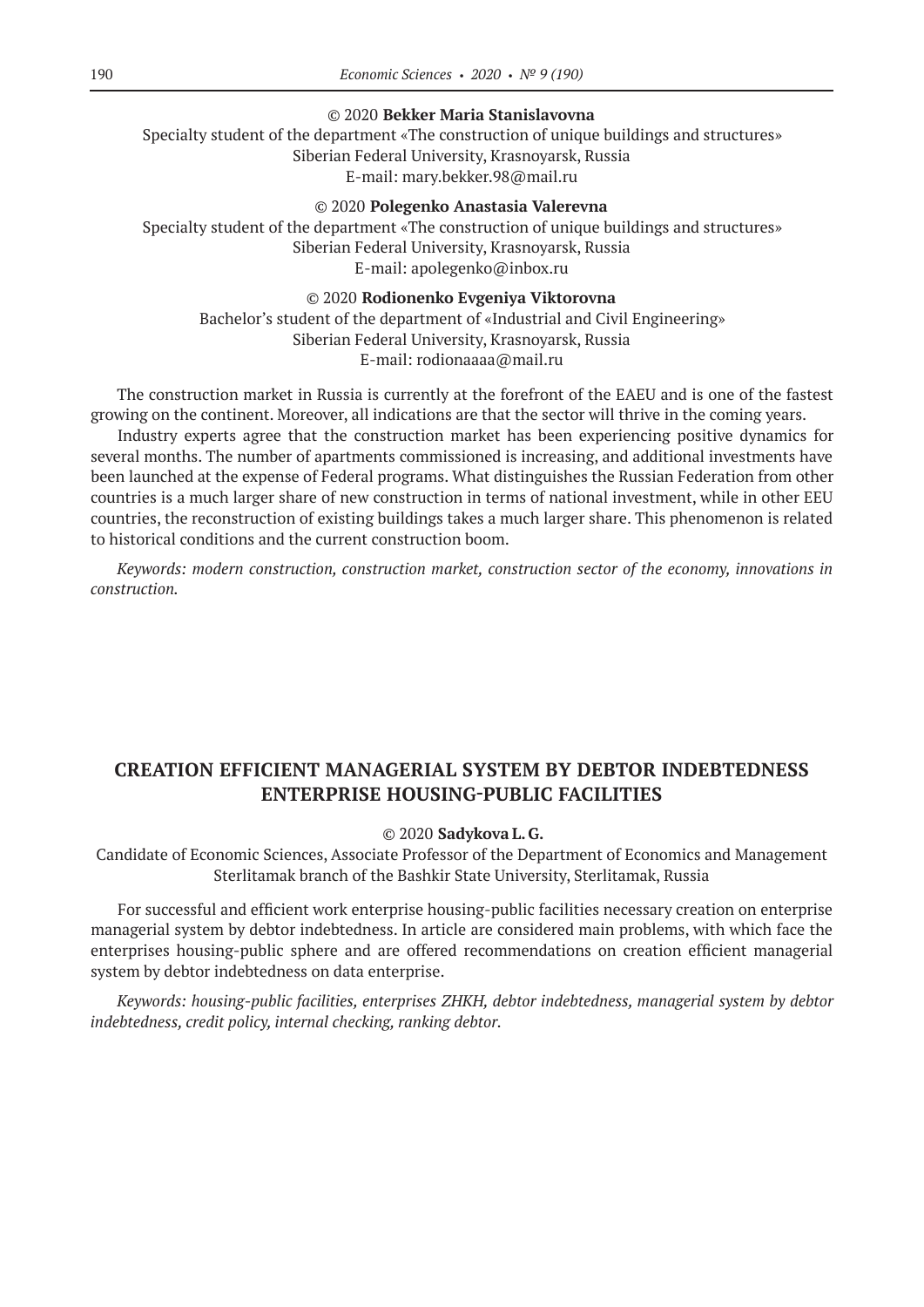# **PROBLEMS IN ASSESSING THE QUALITY OF EDUCATION IN HIGHER EDUCATION IN THE CONTEXT OF THE TRANSITION TO DISTANCE LEARNING IN THE RUSSIAN FEDERATION**

#### © 2020 **Nikolaeva Elena Anatolevna**

PhD in Sociology, Associate professor, Department of foreign languages No. 3 Plekhanov Russian University of Economics, Moscow, Russia E-mail: yoltash82@mail.ru

© 2020 **Kuznetsova Yulia Andreevna**

PhD in Economics, Associate professor, Department of foreign languages No. 3 Plekhanov Russian University of Economics, Moscow, Russia E-mail: yulia\_success@mail.ru

© 2020 **Sidorova Elena Evgenievna**

The senior teacher, The Department of foreign languages No. 3 Plekhanov Russian University of Economics, Moscow, Russia E-mail: iksharik@gmail.com

© 2020 **Sokolova Ekaterina Iosifovna**

PhD in Philology, Associate professor, Department of foreign languages No. 3 Plekhanov Russian University of Economics, Moscow, Russia E-mail: kafmkk@mail.ru

The authors' article gives an overview of the problems of assessing the quality of education in higher education in the transition to distance learning in the Russian Federation. The object of the study was education at a higher school, and the subject — the problems of its assessment in the transition to distance learning. The theoretical and methodological significance of the study is contained in the development of the theory and methodology for assessing the quality of education. The practical importance of the study is to systematize the problems of assessing the quality of education in a higher school of the Russian Federation in the conditions of transition to distance learning.

*Keywords: Problems, assessment, quality, education, higher education, conditions, transition, distance learning.*

- 1. *Belousov K.Yu.* Izmeritel`ny`e procedury` i rejtingovanie v ramkax obshherossijskoj i regional`noj sistem ocenki kachestva obrazovaniya [Measurement procedures and rating within the framework of the all-Russian and regional systems for assessing the quality of education] / K.Yu.Belousov // Problemy` sovremennogo obrazovaniya -Moskva: Izd-vo: «Moskovskij pedagogicheskij gosudarstvenny`j universitet», 2019.—№ 2.— S. 61–71.
- 2. *Pishhugina I.A.* Snizhenie urovnya uchebnoj motivacii obuchayushhixsya ochnoj formy` obucheniya v processe distancionnogo obucheniya v period samoizolyacii [Reduced level of educational motivation of full-time trainees in the process of distance learning during self-isolation] / I.A.Pishhugina // Vestnik nauchny`x konferencij — Tambov: Izd-vo OOO «Konsaltingovaya kompaniya Yukom», 2020.—№ 4–2.— S. 82–83.
- 3. *Solov`eva T.V*. Mnogourovnevaya sistema ocenki kachestva obrazovaniya (MSOKO) kak sostavlyayushhaya monitoringa kachestva obrazovaniya v obrazovatel`noj organizacii [Multilevel Education Quality Assessment System (MSOC) as part of educational quality monitoring in an educational organization] / T.V.Solov`eva // Upravlenie kachestvom obrazovaniya: teoriya i praktika e`ffektivnogo administrirovaniya — Sankt-Peterburg: Izdvo: «E`ffektiko Grupp», 2019.—№ 2.— S. 47–50.
- 4. *Tambovcev V.L., Rozhdestvenskaya I.A.* Menedzhment kachestva vy`sshego obrazovaniya: chto oznachaet «kachestvo» i chto oznachaet «vy`sshee obrazovanie»? [Quality management of higher education: what does «quality» mean and what does «higher education» mean?] / V.L.Tambovcev, I.A.Rozhdestvenskaya // Upravlenecz— Ekaterinburg.: Izd-vo: «Ural`skij gosudarstvenny`j e`konomicheskij universitet», 2020.—№ 1.— S. 2–14.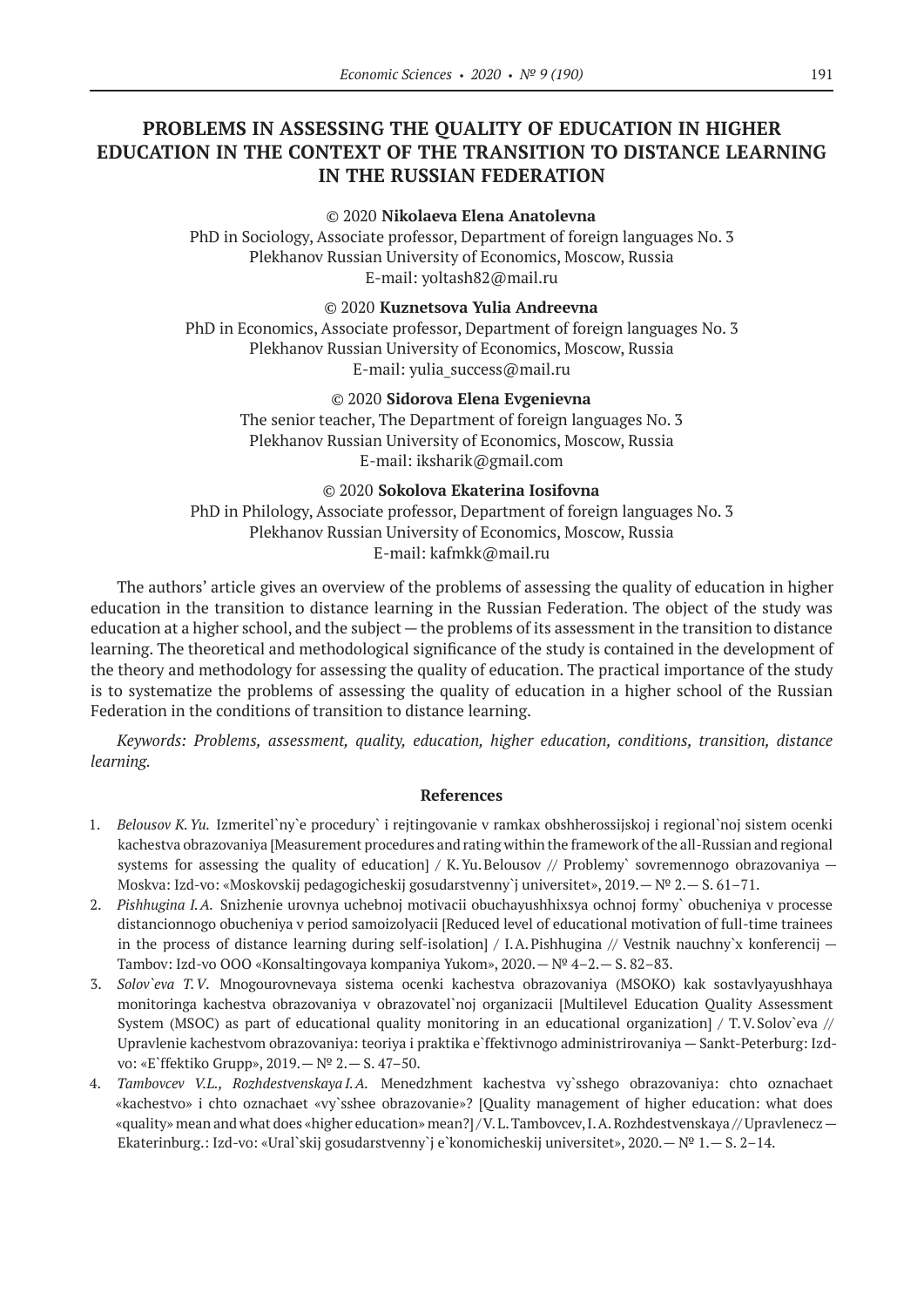- 5. *Shatunovskij V.L., Shatunovskaya E.A.* Eshhyo raz o distancionnom obuchenii (organizaciya i obespechenie distancionnogo obucheniya) [Once again about distance learning (organization and provision of distance learning)] / V.L.Shatunovskij, E.A.Shatunovskaya // Vestnik nauki i obrazovaniya — Ivanovo: Izd-vo: «Olimp»,  $2020 - N^2$  9-1. - S. 53-56.
- 6. Kompaniya «E`kspert RA» [E`lektronny`j resurs]: analiticheskie materialy` Oficial`ny`j sajt kompanii «E`kspert RA», 2020.— Rezhim dostupa: www.raexpert.ru
- 7. Kompaniya «PricewaterhouseCoopers» [E`lektronny`j resurs]: analiticheskie materialy` Oficial`ny`j sajt kompanii «PricewaterhouseCoopers», 2020.— Rezhim dostupa: https://www.pwc.ru/

# **THE PRINCIPLES OF MODELING PROCESSES IN THE PUBLIC PROCUREMENT SYSTEM OF THE RUSSIAN FEDERATION**

#### © 2020 **Khromov Ivan Evgenievich**

PhD in Economics, Senior Researcher, Laboratory of Microeconomic Analysis and Modeling Central Economics and Mathematics Institute RAS, Russia, Moscow E-mail: khromov\_gaugn@mail.ru

The public procurement system is improved at this moment in the Russian Federation.

An informed choice of suppliers (contractors, implementers) is needed for realization of the public procurement process, so it's expediently to justify using economic and mathematic methods.

The principles are described in this paper have to be based on economic and mathematical modeling of processes in the public procurement system.

*Keywords: cost reduction; enterprise management; financial planning; procurements; economic and mathematical modeling; partnership; modeling principles; modeling tasks; forecasting.*

# **APPROBATION OF AN ALGORITHM FOR IDENTIFYING THE MOST PROMISING INNOVATIVE RESEARCH AREAS IN THE FIELD OF HARDWARE DEVELOPMENT OF MEDICINE**

### © 2020 **Ozhgikhin Ivan Vladimirovich**

Graduate school of economics and technologies Peter the Great St. Petersburg Polytechnic University (SPbPU), St. Petersburg, Russia E-mail: mail@shvabe.com

#### © 2020 **Rudskaya Irina Andreevna**

Doctor of Economic Sciences, Graduate school of economics and technologies Peter the Great St. Petersburg Polytechnic University (SPbPU), St. Petersburg, Russia E-mail: rudskaya\_ia@spbstu.ru

This article is a continuation of the article «Algorithm for the identification of the most promising innovative research areas in the field of hardware development of medicine», published in number 189 of the journal «Economic Sciences» in 2020. In the framework of the previous article, an appropriate algorithm was proposed based on the extrapolation of the properties of the Gartner cycle. In this article, this algorithm is tested and a complex of the most promising research areas in the field of hardware development of medicine is formed.

*Keywords: hardware development of medicine, innovative research, medical equipment.*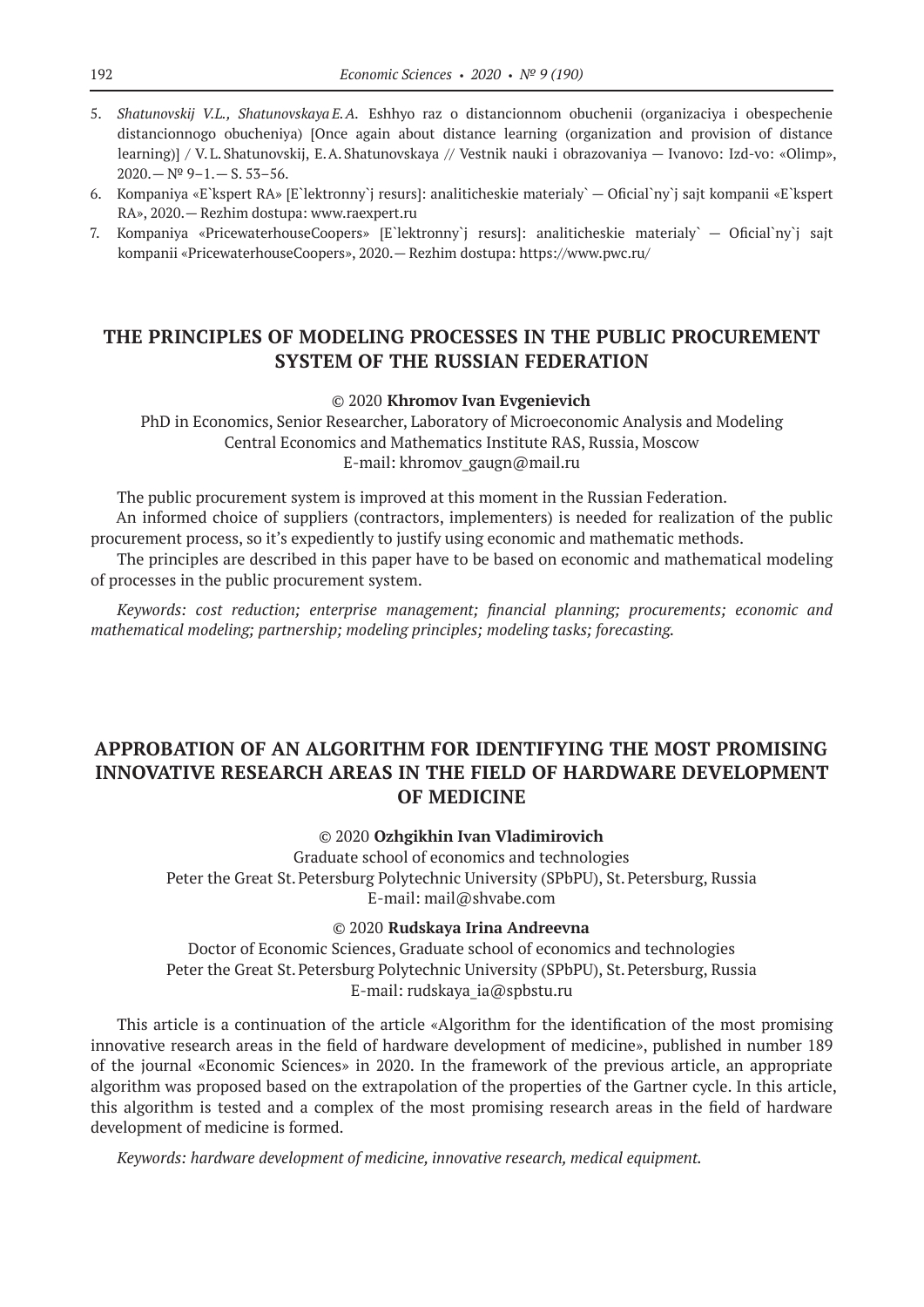# **AUTOMATION OF AN ALGORITHM FOR IDENTIFYING THE MOST PROMISING INNOVATIVE RESEARCH AREAS IN THE FIELD OF HARDWARE DEVELOPMENT OF MEDICINE**

#### © 2020 **Ozhgikhin Ivan Vladimirovich**

Graduate school of economics and technologies Peter the Great St. Petersburg Polytechnic University (SPbPU), St. Petersburg, Russia E-mail: mail@shvabe.com

#### © 2020 **Rudskaya Irina Andreevna**

Doctor of Economic Sciences, Graduate school of economics and technologies Peter the Great St. Petersburg Polytechnic University (SPbPU), St. Petersburg, Russia E-mail: rudskaya\_ia@spbstu.ru

This article is a continuation of the article «An algorithm for identifying the most promising innovative research areas in the field of hardware development of medicine», published in number 189 of the journal «Economic Sciences» in 2020. In the framework of the previous article, an appropriate algorithm was proposed based on the extrapolation of the properties of the Gartner cycle. Within the framework of this article, sequential automation of this algorithm is implemented using the high-level Python programming language. The program code presented in this article can be borrowed and used to solve related problems.

*Keywords: python, hardware development of medicine, innovative research, medical equipment, lexeme.*

### **MODERN CHALLENGES OF THE BANKING INDUSTRY IN CONSTRUCTION**

© 2020 **Tsapikova Elizaveta Alekseevna**

student of the specialty of the department «Construction of unique buildings and structures» Siberian Federal University, Krasnoyarsk, Russia E-mail: capikoval9@gmail.com

© 2020 **Kattsina Emma Vadimovna**

student of the specialty of the department «Construction of unique buildings and structures» Siberian Federal University, Krasnoyarsk, Russia E-mail: kattsinaemma@mail.ru

© 2020 **Lopatina Polina Maksimovna**

student of the specialty of the department «Construction of unique buildings and structures» Siberian Federal University, Krasnoyarsk, Russia E-mail: polinalopatina4@mail.ru

© 2020 **Polushtaitseva Valeria Vladimirovna**

student of the Department of Engineering Systems of Buildings and Structures Siberian Federal University, Krasnoyarsk, Russia E-mail: polushtaytseva@bk.ru

© 2020 **Roslyakova Maria Alexandrovna**

student of the specialty of the department «Construction of unique buildings and structures» Siberian Federal University, Krasnoyarsk, Russia E-mail: roslyakovamary@mail.ru

The article describes the specifics of project Finance practice in various countries. This financial instrument is a universal means of financing long-term projects of foreign multinational banks. In the context of the economic crisis in Russia and the country's declining attractiveness among potential investors, new tools and forms of attracting investment in strategically important projects are needed. In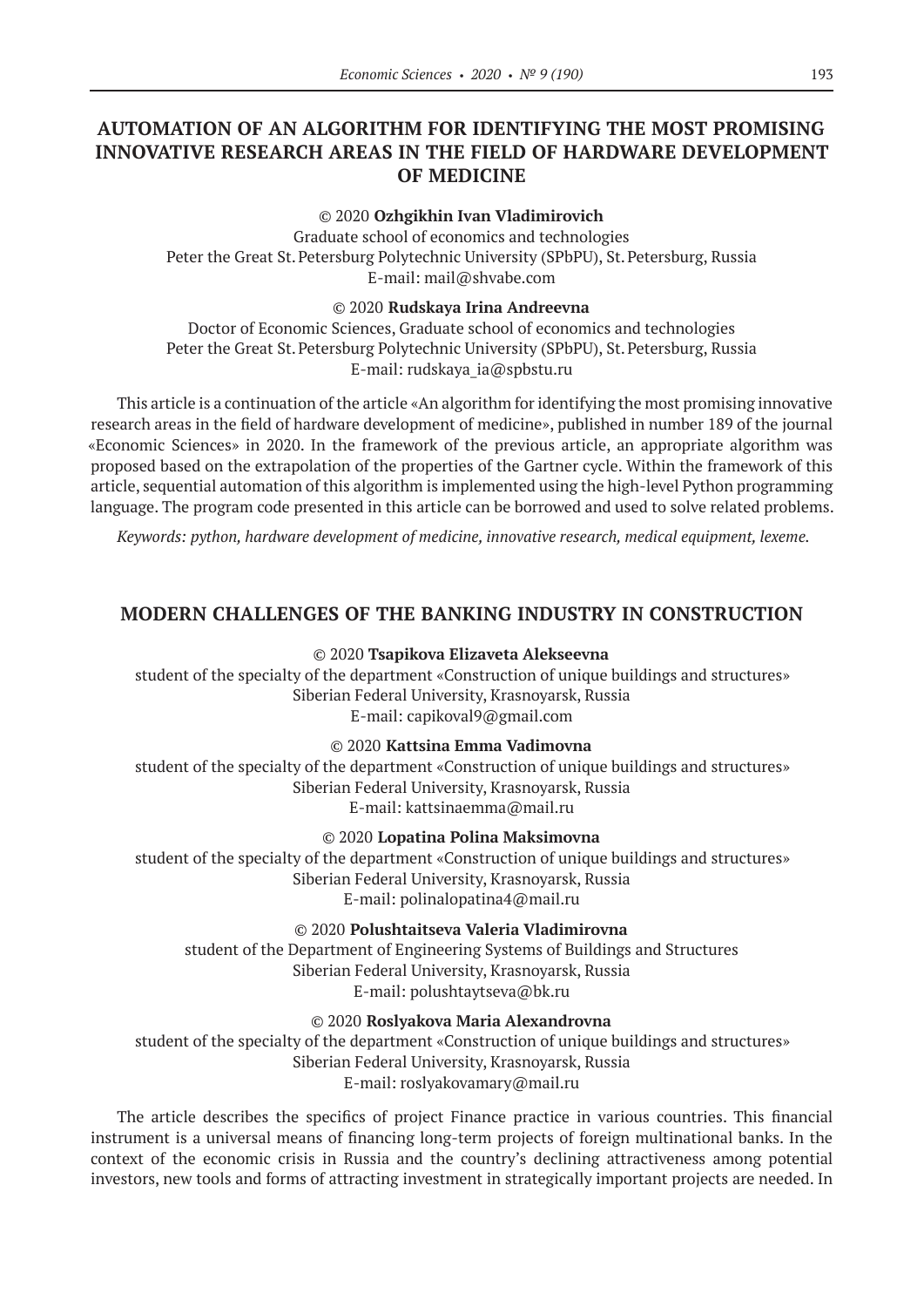this regard, the possibility of adapting this tool in Russia is of great interest.

*Keywords: project financing, public-private partnership, investment projects, foreign experience.*The construction industry is an important component of the economy of any state. In view of this, the issue of development of this industry deserves special attention. Financing construction projects is often accompanied by a number of problems, especially in countries where the economy is not stable. Today, one of the main tasks of strategic management of the country's economic system is to find sources of financing for fixed capital, because the subjects ' own funds are often limited in size. As a result, there is an increase in the popularity of Bank lending as a source of investment in the construction sector.

The article presents an analysis of the current challenges of the banking industry in relation to construction, as well as options for solving the main problems.

*Keywords: construction, project Finance, banking industry, economy, challenges of the banking industry, BIM technologies.*

### **FEATURES OF FOREIGN PRACTICE OF PROJECT FINANCING**

#### © 2020 **Tsapikova Elizaveta Alekseevna**

student of the specialty of the department «Construction of unique buildings and structures» Siberian Federal University, Krasnoyarsk, Russia E-mail: capikoval9@gmail.com

© 2020 **Kattsina Emma Vadimovna**

student of the specialty of the department «Construction of unique buildings and structures» Siberian Federal University, Krasnoyarsk, Russia E-mail: kattsinaemma@mail.ru

© 2020 **Lopatina Polina Maksimovna**

student of the specialty of the department «Construction of unique buildings and structures» Siberian Federal University, Krasnoyarsk, Russia E-mail: polinalopatina4@mail.ru

© 2020 **Polushtaitseva Valeria Vladimirovna**

student of the Department of Engineering Systems of Buildings and Structures Siberian Federal University, Krasnoyarsk, Russia E-mail: polushtaytseva@bk.ru

© 2020 **Roslyakova Maria Alexandrovna**

student of the specialty of the department «Construction of unique buildings and structures» Siberian Federal University, Krasnoyarsk, Russia E-mail: roslyakovamary@mail.ru

The article describes the specifics of project Finance practice in various countries. This financial instrument is a universal means of financing long-term projects of foreign multinational banks. In the context of the economic crisis in Russia and the country's declining attractiveness among potential investors, new tools and forms of attracting investment in strategically important projects are needed. In this regard, the possibility of adapting this tool in Russia is of great interest.

*Keywords: project financing, public-private partnership, investment projects, foreign experience.*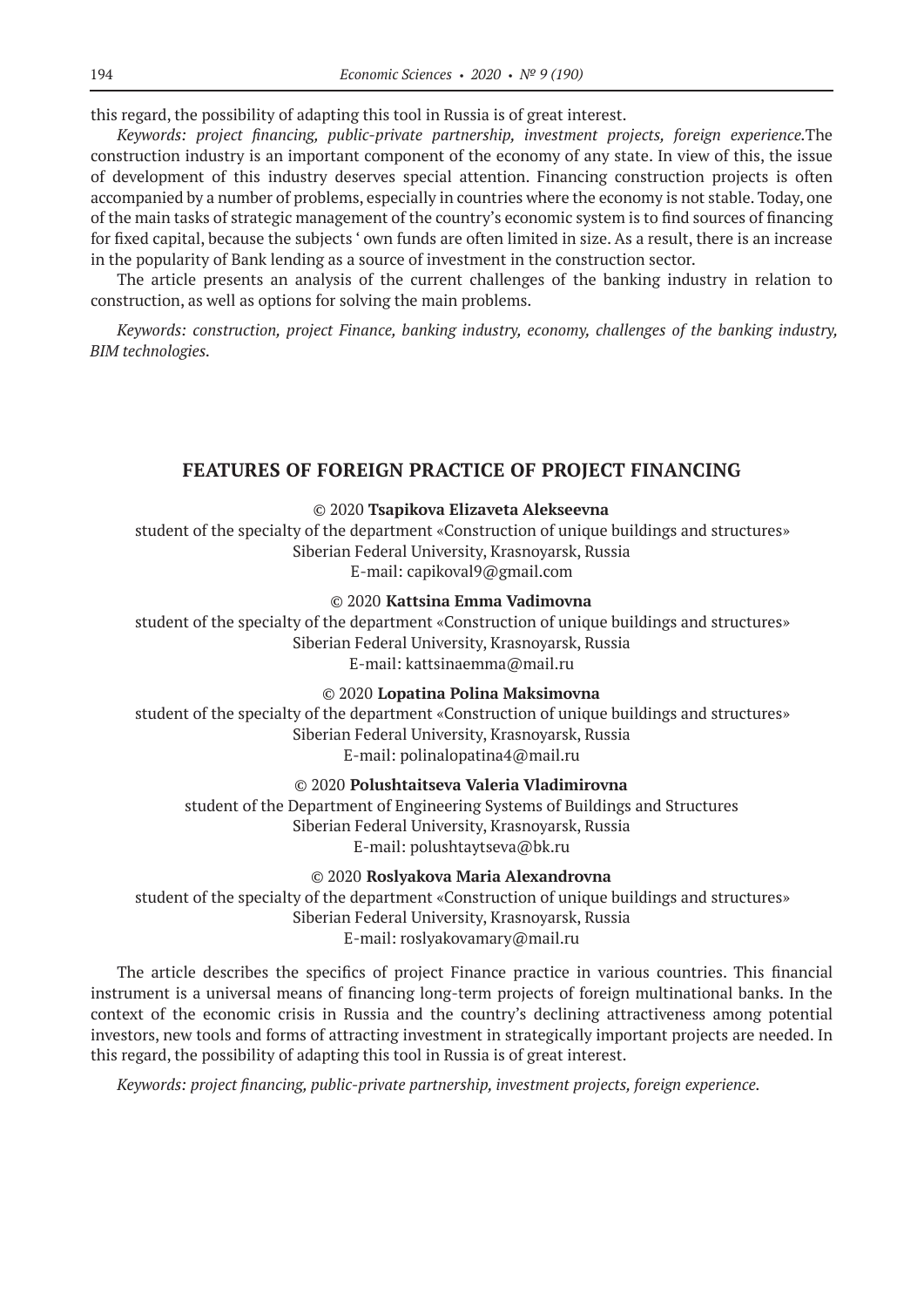# **USING VIRTUAL REALITY TECHNOLOGY IN CONSTRUCTION AS A WAY TO SAVE MONEY**

#### © 2020 **Tolstikhina Ekaterina Dmitrievna**

Master's student of the Department of Building Materials and Construction Technologies Siberian Federal University, Krasnoyarsk, Russia E-mail: tolstihina@yandex.ru

#### © 2020 **Bryzhaty Daniil Rinatovich**

Master's student of the Department of Building Materials and Construction Technologies Siberian Federal University, Krasnoyarsk, Russia E-mail: bruzhatui@yandex.ru

### © 2020 **Schmidt Maxim Ilyich**

student of the specialty of the department «Construction of unique buildings and structures» Siberian Federal University, Krasnoyarsk, Russia E-mail: maks.shmidt.01@list.ru

© 2020 **Kudusov Abdurahmon Abdusalomovich**

student of the Department of Engineering Systems of Buildings and Structures Siberian Federal University, Krasnoyarsk, Russia E-mail: qudusov2002@mail.ru

#### © 2020 **Kremenskaya Ekaterina Alexandrovna**

student of the specialty of the department «Construction of unique buildings and structures» Siberian Federal University, Krasnoyarsk, Russia E-mail: ekaterina.kremenskaya@gmail.com

The relevance of the chosen topic is dictated by the rapid development of information technology in all professional sectors, in particular in the construction industry. The article discusses in detail the features of virtual reality, its application in various fields of activity, as well as the advantages of its use in the construction process.

*Keywords: virtual reality, VR, construction, economy, technology.*

### **CURRENT TRENDS IN THE US REAL ESTATE MARKET**

© 2020 **Guro Daria Timurovna** student of examination and property management Siberian Federal University, Krasnoyarsk, Russia E-mail: gdt2180@gmail.com

© 2020 **Kostylev Petr Nikolaevich** student of examination and property management Siberian Federal University, Krasnoyarsk, Russia E-mail: qpeterkosq@gmail.com

© 2020 **Amzarakova Polina Alexandrovna** student of examination and property management Siberian Federal University, Krasnoyarsk, Russia E-mail: pol.amzarakova@yandex.ru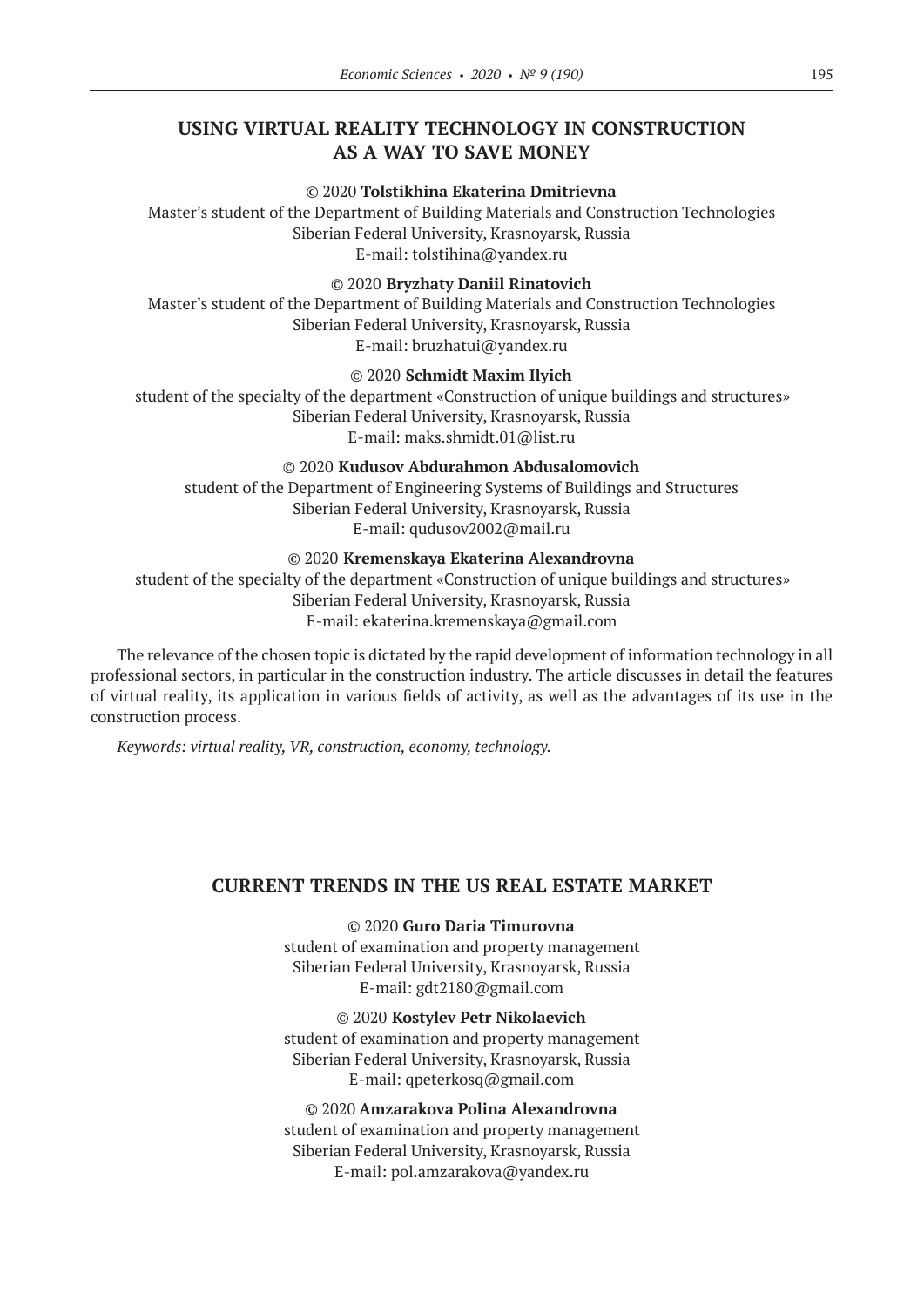© 2020 **Lukina Lidia Andreevna** student of examination and property management Siberian Federal University, Krasnoyarsk, Russia E-mail: lida.lukina.2015@mail.ru

© 2020 **Korotkova Svetlana Andreevna** student of examination and property management Siberian Federal University, Krasnoyarsk, Russia E-mail: svetlanna4443@gmail.com

Recently, the purchase of real estate in the United States is the most economically attractive type of investment. One of the reasons is the rise in the cost of living. This article discusses the main types of real estate in the United States, describes the main features of the real estate market in America, and analyzes trends in its development.

*Keywords: real estate, investment, real estate market, USA.*

# **ECONOMIC ASSESSMENT OF THE USE OF INDUSTRIAL WASTE IN THE PRODUCTION OF ROAD CONSTRUCTION MATERIALS**

### © 2020 **Tolstikhina Ekaterina Dmitrievna**

Master's student of the Department of Building Materials and Construction Technologies Siberian Federal University, Krasnoyarsk, Russia E-mail: tolstihina@yandex.ru

#### © 2020 **Bryzhaty Daniil Rinatovich**

Master's student of the Department of Building Materials and Construction Technologies Siberian Federal University, Krasnoyarsk, Russia E-mail: bruzhatui@yandex.ru

#### © 2020 **Schmidt Maxim Ilyich**

student of the specialty of the department «Construction of unique buildings and structures» Siberian Federal University, Krasnoyarsk, Russia E-mail: maks.shmidt.01@list.ru

### © 2020 **Kudusov Abdurahmon Abdusalomovich**

student of the Department of Engineering Systems of Buildings and Structures Siberian Federal University, Krasnoyarsk, Russia E-mail: qudusov2002@mail.ru

© 2020 **Kremenskaya Ekaterina Alexandrovna**

student of the specialty of the department «Construction of unique buildings and structures» Siberian Federal University, Krasnoyarsk, Russia E-mail: ekaterina.kremenskaya@gmail.com

The widespread use of traditional stone materials in road construction is constrained by their scarcity and high cost. One of the ways to solve this problem is to use industrial waste modified with stabilizing additives of various nature. As a result of the enterprises ' activities, about 1.5 billion tons of ash and slag waste and more than 120 million m<sup>3</sup> of crushing plants have been accumulated in the dumps, which leads to changes in the terrain and deterioration of the environmental situation.

In this regard, this article considered the possibility of reducing the cost of road construction materials due to the use of industrial waste in their composition.

*Keywords: road construction materials, industrial waste, reduction of the cost of construction materials, economy, production of construction materials.*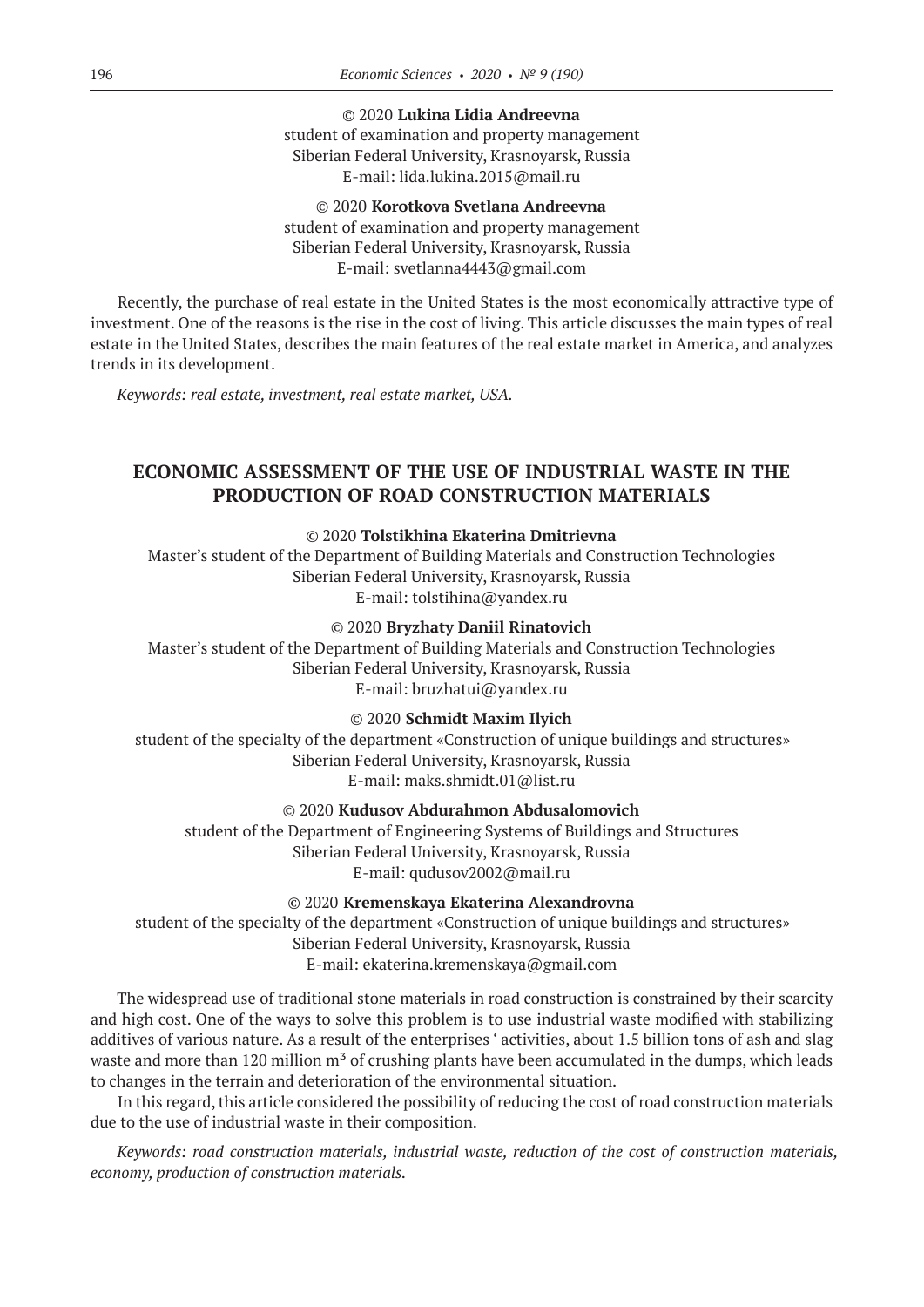# **PROSPECTS AND FEATURES OF THE IMPLEMENTATION OF THE STATE CONSTRUCTION SUPERVISION IN RUSSIA**

#### © 2020 **Tsapikova Elizaveta Alekseevna**

student of the specialty of the department «Construction of unique buildings and structures» Siberian Federal University, Krasnoyarsk, Russia E-mail: capikoval9@gmail.com

#### © 2020 **Kattsina Emma Vadimovna**

student of the specialty of the department «Construction of unique buildings and structures» Siberian Federal University, Krasnoyarsk, Russia E-mail: kattsinaemma@mail.ru

### © 2020 **Lopatina Polina Maksimovna**

student of the specialty of the department «Construction of unique buildings and structures» Siberian Federal University, Krasnoyarsk, Russia E-mail: polinalopatina4@mail.ru

#### © 2020 **Polushtaitseva Valeria Vladimirovna**

student of the Department of Engineering Systems of Buildings and Structures Siberian Federal University, Krasnoyarsk, Russia E-mail: polushtaytseva@bk.ru

### © 2020 **Roslyakova Maria Alexandrovna**

student of the specialty of the department «Construction of unique buildings and structures» Siberian Federal University, Krasnoyarsk, Russia E-mail: roslyakovamary@mail.ru

During the large-scale increase in the number of construction projects in the current reality of permanent development of large cities in Russia, when compliance with the requirements, conditions, deadlines and standards in the environmental and architectural spheres plays a significant role, solving difficult administrative tasks related to the construction sphere is very important and more relevant than ever. Special attention should be paid to the problem of state supervision of construction. The article considers the specifics of state construction supervision, the legal framework necessary for its implementation, Executive bodies, and development prospects in Russia.

*Keywords: state construction supervision, project documentation, inspection, construction, Rostekhnadzor.*

# **WAYS TO REDUCE THE COST OF RECONSTRUCTION OF INDUSTRIAL BUILDINGS**

© 2020 **Tolstikhina Ekaterina Dmitrievna**

Master's student of the Department of Building Materials and Construction Technologies Siberian Federal University, Krasnoyarsk, Russia E-mail: tolstihina@yandex.ru

#### © 2020 **Bryzhaty Daniil Rinatovich**

Master's student of the Department of Building Materials and Construction Technologies Siberian Federal University, Krasnoyarsk, Russia E-mail: bruzhatui@yandex.ru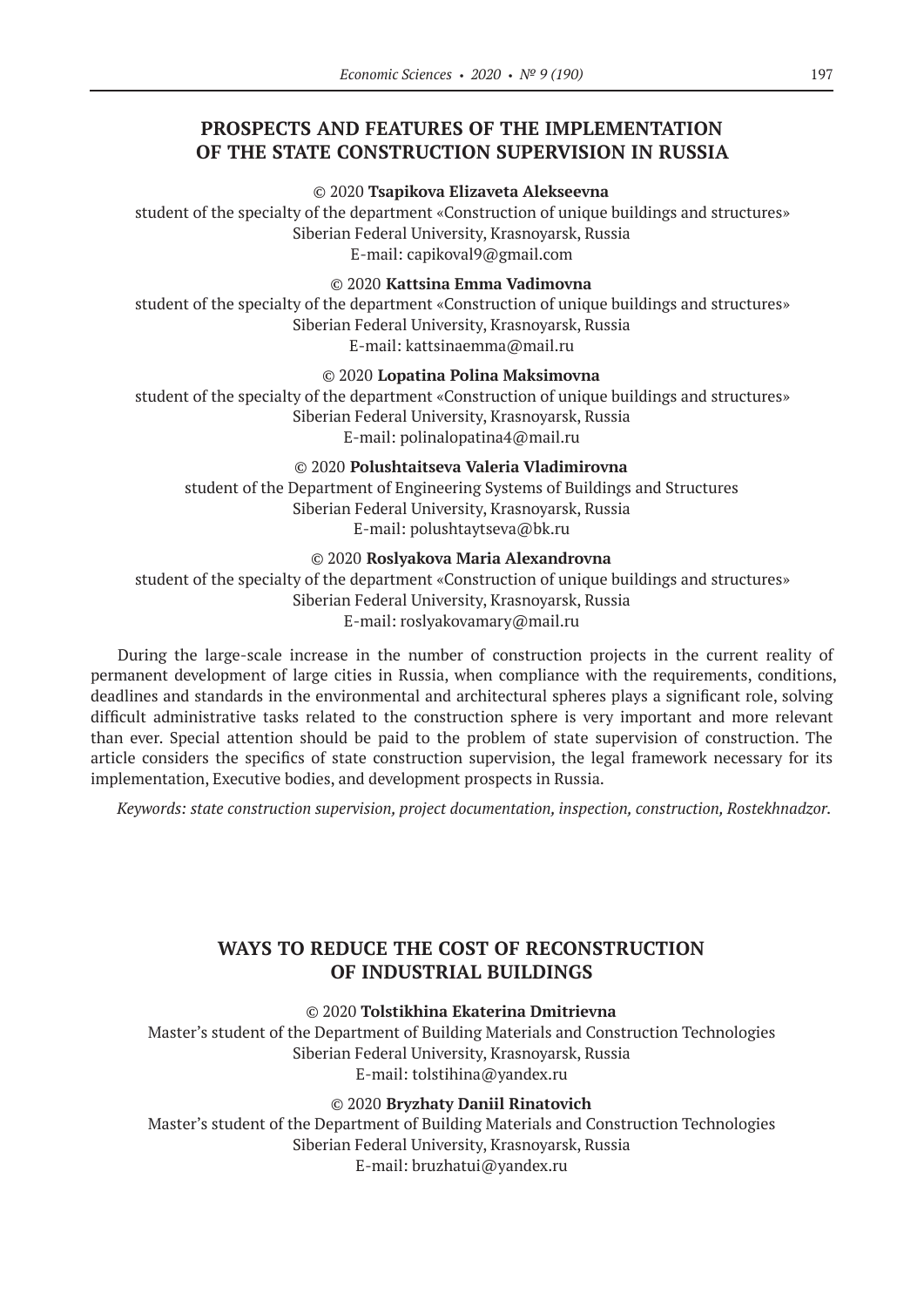### © 2020 **Schmidt Maxim Ilyich**

student of the specialty of the department «Construction of unique buildings and structures» Siberian Federal University, Krasnoyarsk, Russia E-mail: maks.shmidt.01@list.ru

### © 2020 **Kudusov Abdurahmon Abdusalomovich**

student of the Department of Engineering Systems of Buildings and Structures Siberian Federal University, Krasnoyarsk, Russia E-mail: qudusov2002@mail.ru

### © 2020 **Kremenskaya Ekaterina Alexandrovna**

student of the specialty of the department «Construction of unique buildings and structures» Siberian Federal University, Krasnoyarsk, Russia E-mail: ekaterina.kremenskaya@gmail.com

Today, the reconstruction of industrial enterprises is one of the main factors in solving the problem of industrial backwardness in Russia. Reproduction of fixed assets of industrial enterprises contributes to the growth of industrial entrepreneurship, increasing the competitiveness of manufactured products not only in the Russian market, but also in international markets, which will lead to the economic development of the country as a whole.

The article discusses ways to reduce the cost of reconstruction of fixed assets of industrial enterprises.

*Keywords: reconstruction, ways to reduce the cost, construction, economy, industrial buildings.*

### **ANALYSIS OF THE WORLD EXPERIENCE IN USING MORTGAGE BONDS**

#### © 2020 **Tsapikova Elizaveta Alekseevna**

student of the specialty of the department «Construction of unique buildings and structures» Siberian Federal University, Krasnoyarsk, Russia E-mail: capikoval9@gmail.com

#### © 2020 **Kattsina Emma Vadimovna**

student of the specialty of the department «Construction of unique buildings and structures» Siberian Federal University, Krasnoyarsk, Russia E-mail: kattsinaemma@mail.ru

### © 2020 **Lopatina Polina Maksimovna**

student of the specialty of the department «Construction of unique buildings and structures» Siberian Federal University, Krasnoyarsk, Russia E-mail: polinalopatina4@mail.ru

#### © 2020 **Polushtaitseva Valeria Vladimirovna**

student of the Department of Engineering Systems of Buildings and Structures Siberian Federal University, Krasnoyarsk, Russia E-mail: polushtaytseva@bk.ru

© 2020 **Roslyakova Maria Alexandrovna**

student of the specialty of the department «Construction of unique buildings and structures» Siberian Federal University, Krasnoyarsk, Russia E-mail: roslyakovamary@mail.ru

The article deals with the essence and distinctive features of the European model of organization of the mortgage securities market. Factors hindering the growth of mortgage lending and securities in the Russian market were identified. a comparative description of the mortgage bond market in Europe and Russia is given.

*Keywords: mortgage, mortgage bonds, mortgage securities market, mortgage coverage, mortgage lending.*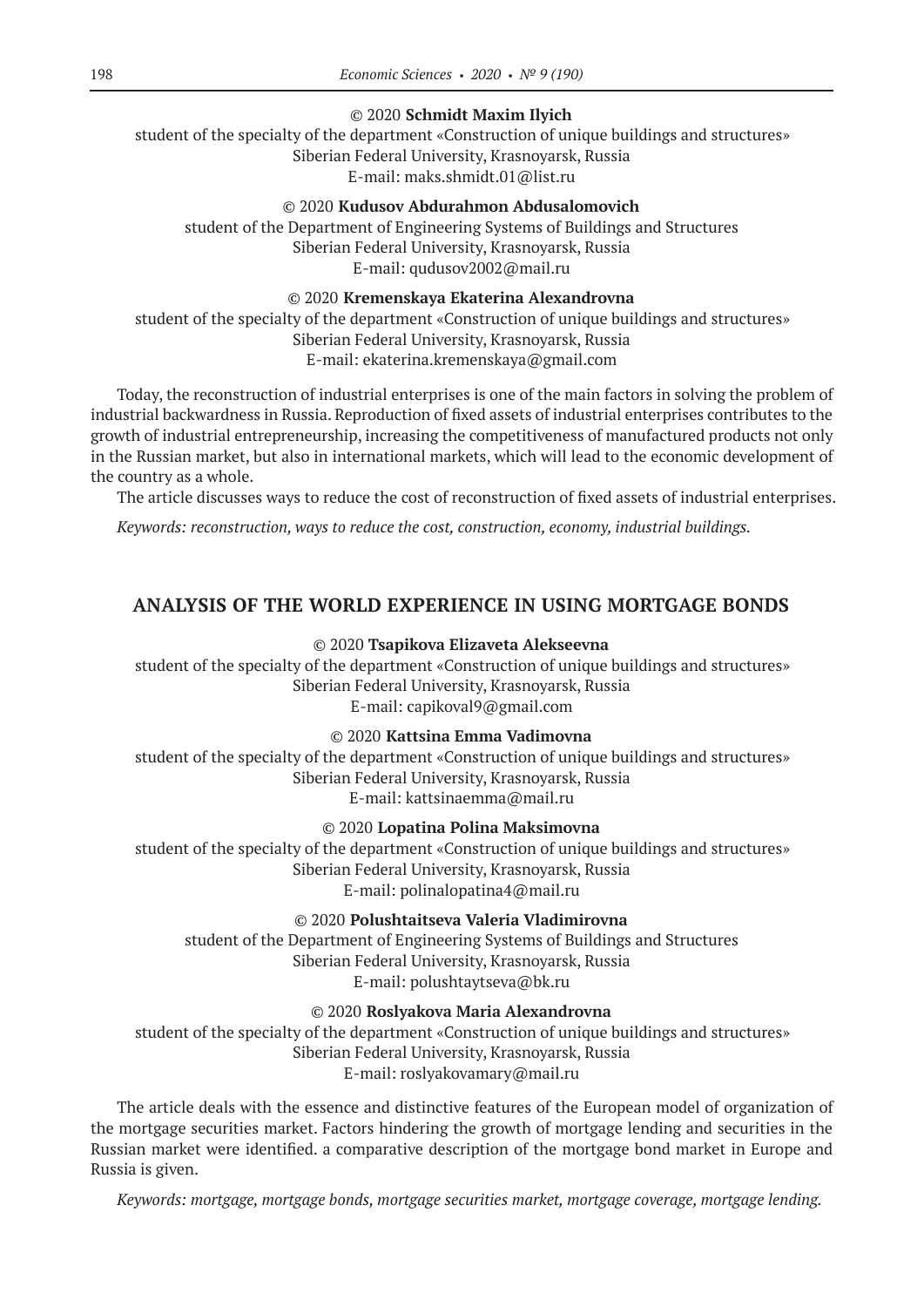# **COMPREHENSIVE ANALYSIS OF THE SHIFTS IN THE INVESTMENT STRUCTURE OF THE FAR EASTERN REGION**

#### © 2020 **Oleinik Elena Borisovna**

Dr.Econ. Sciences, Professor, Department of Business-informatics and economic-mathematical methods Far Eastern Federal University, Vladivostok, Russia

#### © 2020 **Zakharova Alena Petrovna**

Candidate of Economic Sciences, Associate Professor, Department of Business-informatics and economic-mathematical methods Far Eastern Federal University, Vladivostok, Russia

### © 2020 **Yurchenko Elena Grigorievna**

Candidate of Physics and Mathematics Sciences, Associate Professor, Department of Businessinformatics and economic-mathematical methods Far Eastern Federal University, Vladivostok, Russia

The structure and dynamics of industrial production volumes and the structure of investments in the Far Eastern Federal District are considered. The main areas of investment have been identified and the main investment projects of the region are presented. The integrated shifts in the investment structure have been calculated and analyzed. It is concluded about the trends of the implementation of investment policy and the investment climate of the region.

*Keywords: investments, infrastructure projects, integral ratio, structural changes*

- 1. Bartseva G, *Galactionova A., Jundrikov A., Yakovlevskaya A., Yakunina E.* Investicii v infrastrukturu: 2018, 2019, 2020 [Infrastructure Investments: 2018, 2019, 2020] InfraONE Research Collection.-M.: Intellectual Literature.-2020, 526p
- 2. *Gordeev M., Earthling L.,* Lavsky S, *Pigalkina V.* Delovoj i finansovyj klimat Dal'nevostochnogo regiona [Business and financial climate of the Far East region] M.: Ed.Deloitte Center, 2018.— 40p.
- 3. *Karelina M.G.* Statisticheskij analiz diversifikacii integracionnoj aktivnosti v ekonomike Rossii [Statistical analysis of diversification of integration activity in the Russian economy] // Young scientist.— 2013.— No10. P. 377–379
- 4. *Kovaleva T.* Statisticheskie pokazateli v analize struktury social'noekonomicheskoj sistemy [Statistical indicators in the analysis of the structure of the socioeconomic system] // Innovative science.— 2015.— No 4. P. 63–71.
- 5. Official website of the Federal State Statistics Service URL: http://www.gks.ru (address date: 10.09.2020)
- 6. *Masakova I.* et al. Investicii v Rossii 2019 [Investments in Russia 2019]. *under Ed I.*Masakova.— Rosstat.— M., 2019. 228 p.
- 7. Far East Development Fund. Investment projects URL: https://www.fondvostok.ru/projects/investment\_projects (address date:12.09.2020)
- 8. *Chichkanov V, Baklanov P, Belyaevskaya-Plotnik L., Moshkov A.* Realizaciya investicionnyh proektov s mul'tiplikativnym effektom v regionah Dal'nego Vostoka [Implementation of investment projects with multiplier effect in the regions of the Far East] URL: https://www.irpr.ru/wp-content/uploads/2019/12 (address date:09.09.2020)
- 9. *Oleinik E., Zakharova, A*. Structural approach to evaluating investments into the region economy // Indian Journal of Science and Technology.— 2016.—№ 9 (12).— P. 1–9.—DOI: 10.17485/ijst/2016/v9i12/89532
- 10. *Oleinik E., Zakharova, A.* Quantitative and Qualitative Aspects of Influence of the Investments on Economic Growth// International Journal of Economics and Financial Issues. Special Issue for "Fundamental and Applied Research in Economics and Management: New Perspectives". — 2016. — № 6(S8). — Р. 340-345.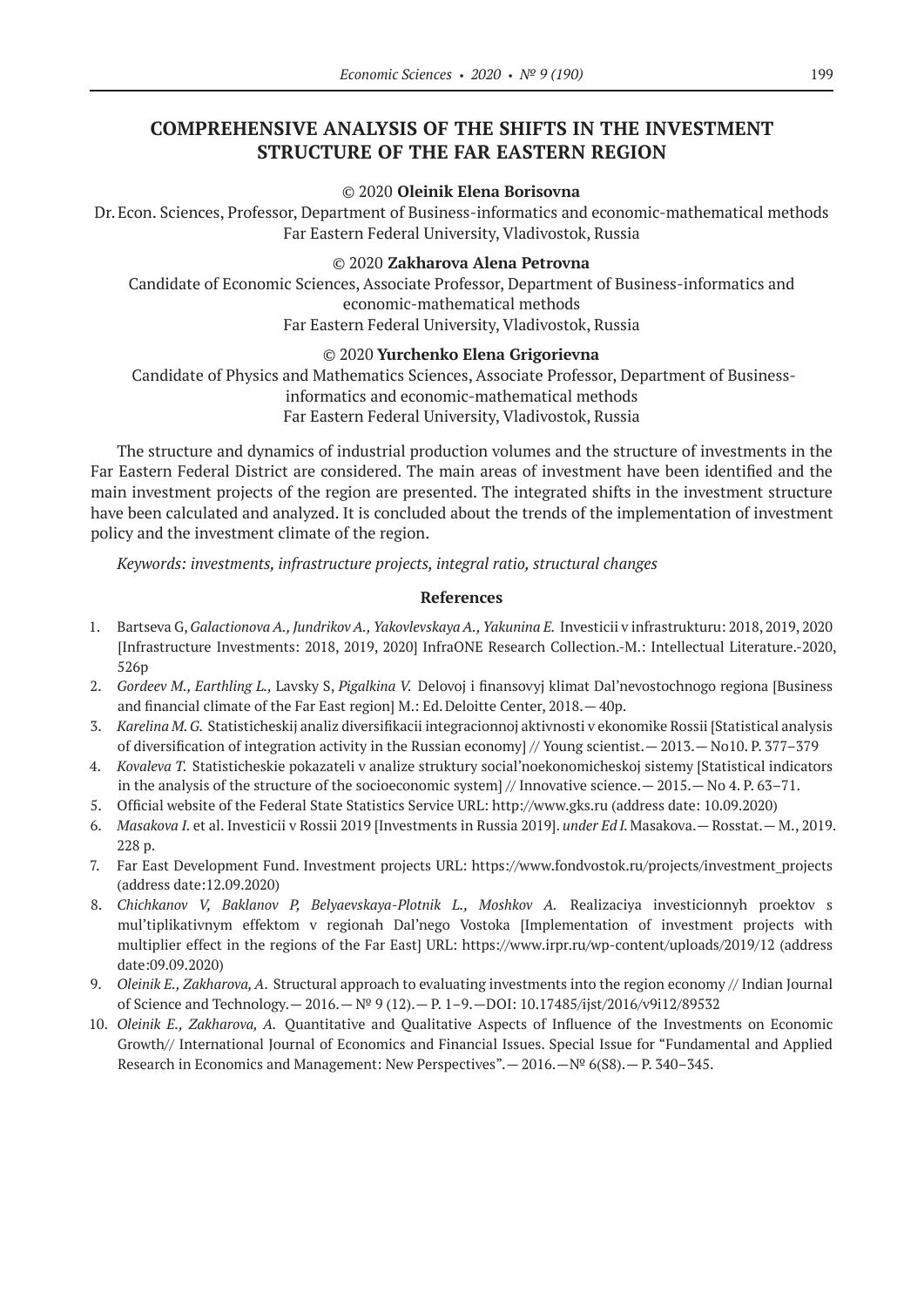# **MARKETING RESEARCH OF INSTITUTIONAL MECHANISMS OF INTERACTION OF INDUSTRY MARKET AND SPORTS MANAGEMENT**

### © 2020 **Popova Elena Aleksandrovna**

Doctor of Economics, Docent South Ural State University (State scientific university), Chelyabinsk, Russia E-mail: 73519045153@yandex.ru

#### © 2020 **Demina Nadezhda Konstantinovna**

PhD in Economics South Ural State University (State scientific university), Chelyabinsk, Russia E-mail: deminank@susu.ru

The relationship (from marketing positions) of the industry market and sports management is shown. A comprehensive approach to marketing research in the field of sports and sports activity has been justified. Special attention is paid to structuring institutional forms of interaction between the industry market and sports management.

*Keywords: Marketing, complexity, industry market, sports management, institutional mechanism.*

#### **References**

- 1. *Astratova, G.V.* Food Market Marketing: Concept Move/ G.V.Astratova.— Shadrinsk: Iset software, 1996.
- 2. *Komlev, S.* Intermediaries and Wholesale Trade in the United States/S. Komlev//Logistics Supply.— 1989.— No. 5.— S. 70–73.
- 3. *Lamben, Ж-Ж*.Strategic marketing. European Perspective/J.-J. Lamben.— SPb.: Science, 1996.
- 4. *Popova, E.A*. Modeling of financial restructuring and recovery of the service sector organization/E. A.Popova// Effective tools of knowledge of the management culture.— Magnitogorsk: MGTU, 2016.— S. 84–89.
- 5. *Fyodorov, M.V.* Food Raw Materials and Food Products Market/M. V.Fyodorov et al.— Yekaterinburg: UrGEU, 2011. 300 p.

# **INFORMATION CAPITAL OF AN ENTERPRISE AS A TARGET FOR DEVELOPMENT WITHIN DIGITAL ECONOMIC SYSTEMS**

### © 2020 **Rodionov Dmitry Grigorievich**

Doctor of Economic Sciences, Professor Graduate school of economics and technologies Peter the Great St. Petersburg Polytechnic University (SPbPU), St. Petersburg, Russia E-mail: dmitry.rodionov@spbstu.ru

© 2020 **Konnikov Evgenii Alexandrovich**

Ph.D., Graduate school of economics and technologies Peter the Great St. Petersburg Polytechnic University (SPbPU), St. Petersburg, Russia E-mail: konnikov.evgeniy@gmail.com

© 2020 **Alferiev Dmitry Alexandrovich**

Graduate school of economics and technologies Peter the Great St. Petersburg Polytechnic University (SPbPU), St. Petersburg, Russia

E-mail: alferev\_1991@mail.ru

The process of digitalization of the economy is extremely complex and leads to transforming of many patterns of interaction between economic entities. As a result of the consistent formation of the digital information environment characterized by a high speed and breadth of information dissemination, the consumption process has significantly transformed, and at the moment the digital information environment is actually a superstructure of existing economic systems, within which complex consumer information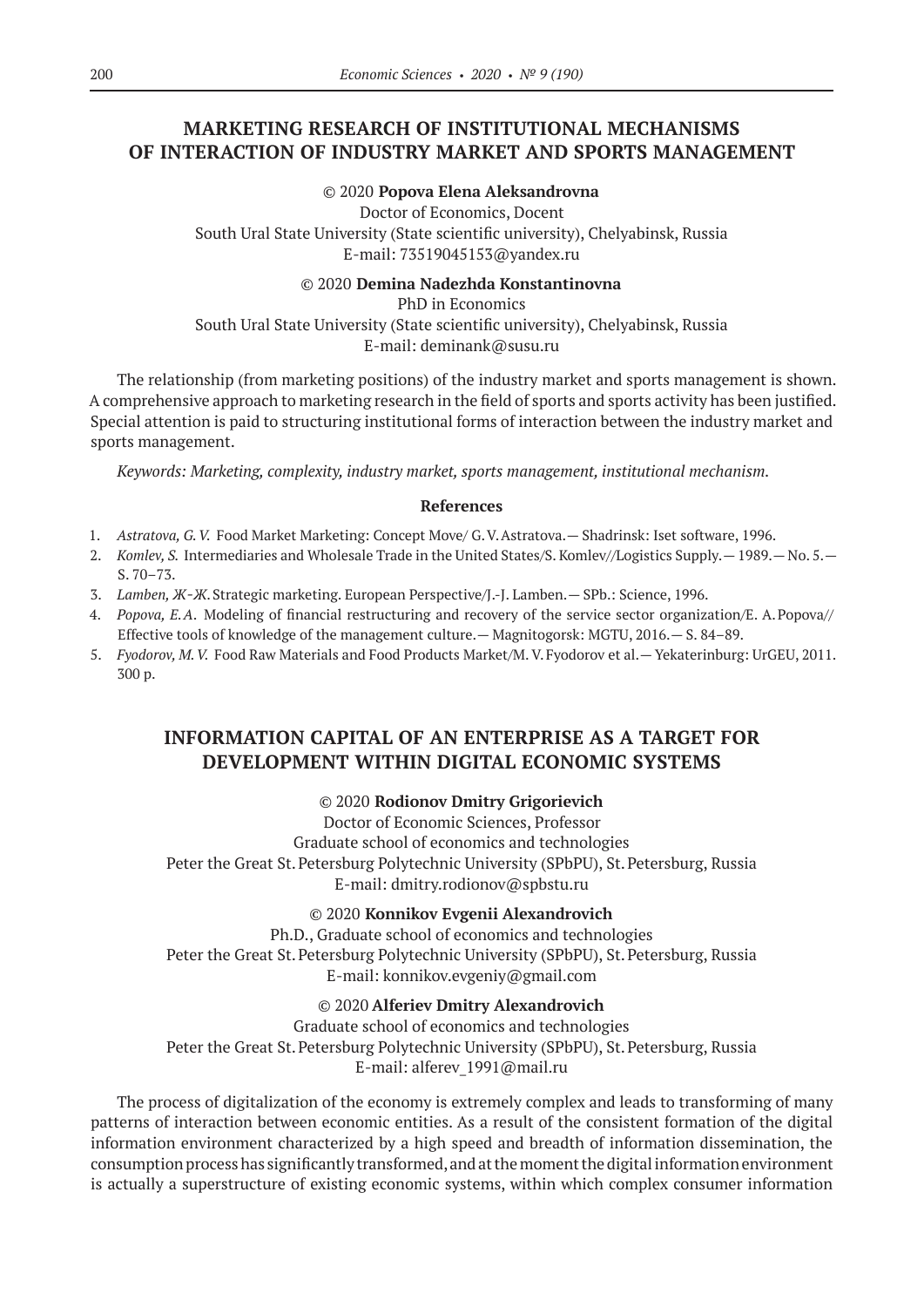is formed. As a result, mechanisms of reverse action have been formed, in accordance with which the material reality is transformed under the influence of processes that originated in the digital information environment. Thus, within the framework of competitive interaction, the specifics of the perception of an enterprise in the digital information environment by its subjects is gaining increasing influence. The quantitative expression of this perception can be called information capital. Within the framework of this article, the authors develop a tool for assessing this parameter, and also describe the mechanisms of its formation and change over time.

*Keywords: information capital, digitalization, digital economic system, tonality, sustainability, information environment.*

### **MODEL OF THE INSTITUTIONAL ENVIRONMENT OF SMALL AND MEDIUM-SIZED BUSINESSES**

© 2020 **Rodionov Dmitry Grigorievich**

Doctor of Economic Sciences, Professor, Graduate school of economics and technologies Peter the Great St. Petersburg Polytechnic University (SPbPU), St. Petersburg, Russia E-mail: dmitry.rodionov@spbstu.ru

#### © 2020 **Yalymov Sergey Vyacheslavovich**

Graduate school of economics and technologies Peter the Great St. Petersburg Polytechnic University (SPbPU), St. Petersburg, Russia

#### © 2020 **Konnikov Evgenii Alexandrovich**

Ph.D., Graduate school of economics and technologies Peter the Great St. Petersburg Polytechnic University (SPbPU), St. Petersburg, Russia E-mail: konnikov.evgeniy@gmail.com

The small and medium-sized business sector is one of the backbone sectors in the Russian economy. At the same time, the significance of this sector for the institutional environment is highly differentiated and includes many functions of a social nature. At the same time, the institutional environment of the small and medium-sized business sector is complex, and functions in the context of a multidimensional systemic response to internal and external changes. In this article, the authors propose a model of the institutional environment of small and medium-sized businesses, as well as a mathematical expression of the mechanisms of interaction between its elements.

*Keywords: small and medium-sized businesses, SMEs, institutional environment.*

### **CREDIT AS A FACTOR IN THE DEVELOPMENT AND PROVISION OF REPRODUCTION PROCESSES**

© 2020 **Savinova Valentina Andreevna** Samara State Economic University, Samara, Russia 443090, Samara, st. Soviet Army, 141 E-mail: fikr@ru

The article discusses issues that reflect the role of credit in the socio-economic development of the state. The independence of the category «credit» and the importance of its distributive (redistributive) function have been substantiated. Considerable attention is paid to the credit policy aimed at increasing the availability of credit to business entities.

*Keywords: capital, credit, market economy, credit system, credit policy, monetary relations, borrowers, lenders, borrowed funds.*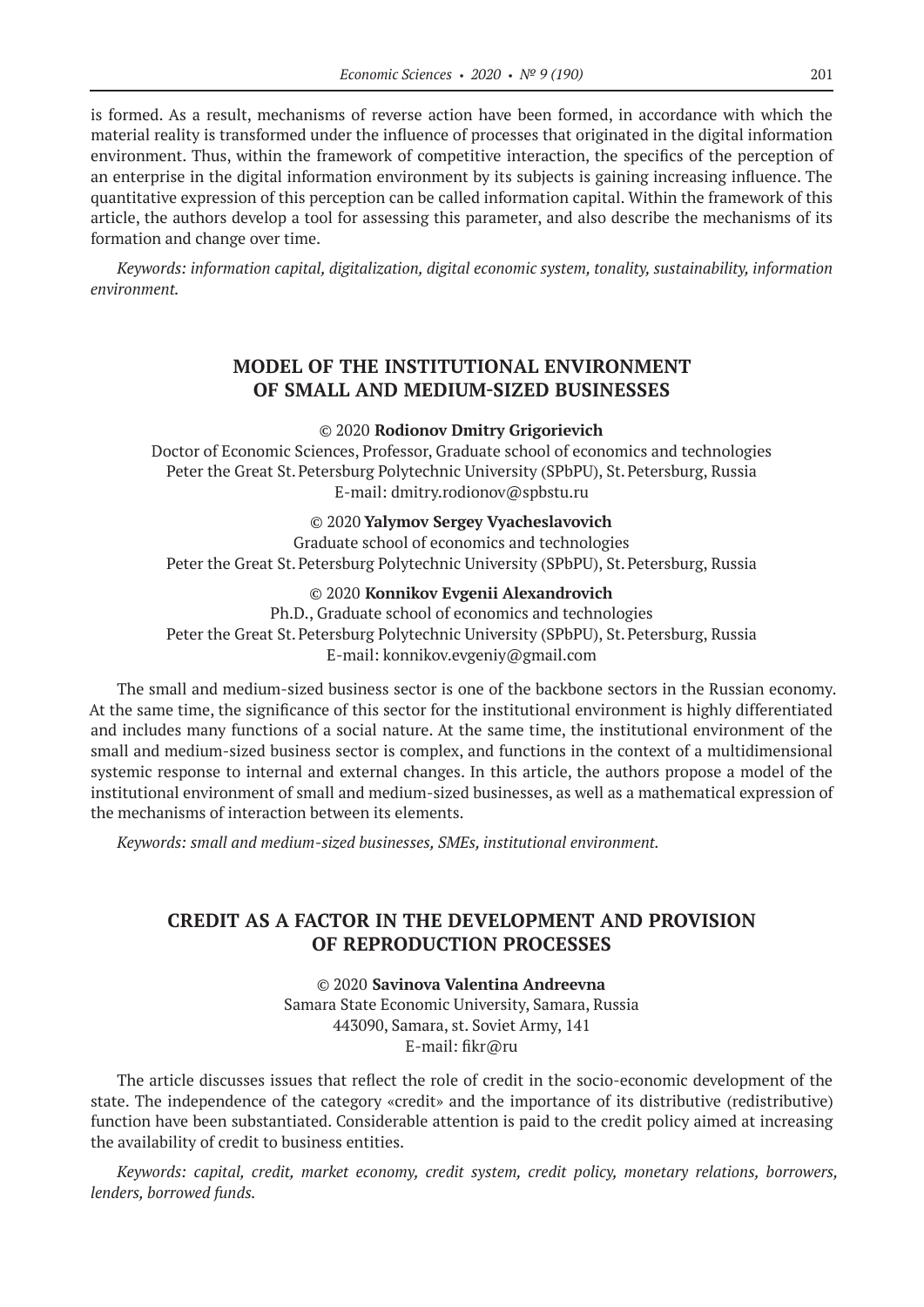### **SCIENCE AND EDUCATION INTERCONNECTION AS A FACTOR OF INNOVATIVE ECONOMIC DEVELOPMENT**

© 2020 **Sazhina M.A.**

Doctor of Economics, Professor, Economics of innovative development department, School of Public Administration, Lomonosov Moscow State University, Moscow, Russia E-mail: M\_Sazhina@spa.msu.ru SPIN RSCI: 4093–5216;

### © 2020 **Ilina A.A.**

Postgraduate student, Economics of innovative development department, School of Public Administration, Lomonosov Moscow State University, Moscow, Russia E-mail: IlinaAA@spa.msu.ru SPIN RSCI: 8616–0487

The article is devoted to the main problems of the relationship between modern education and science on the way to innovative development of Russian national economy. Concentration of efforts in the field of supporting intellectual capital through cooperative ties of various scientific, educational, governmental and industrial structures is a key area in the context of the global economy digitalization. A special attention is paid to the modern system of higher education, the existing development trends within the Bologna process were analyzed, the main problems of the lack of a full-fledged dialogue between scientific and educational components were indicated. The relationship between science and education is revealed, shown that along with scientific and technological progress, scientific and educational progress also affects innovative economic growth, the author's definition of this term is proposed. The block diagram proposed in the article reveals the main directions of the development of the scientific and educational sphere in Russia. The main methods used in the article are formalization, analysis and synthesis, deductive method. It is concluded that innovative economic development directly depends on the establishment of a system for coordinating science with education, and the existing problems in higher education sphere are a brake on the bonding of such links.

*Keywords: scientific and educational sphere, innovative economic development, science and education interconnection, postgraduate studies, intellectual capital, scientific and educational progress.*

- 1. An anthology of economic classics. T.  $1 M$  .: 1993. p.308.
- 2. *Gokhberg L.M.* Science and education in Russia: ways of integration. Financial Academy Bulletin. 2006. No. 1–2 (37–38). P. 71–77.
- 3. Innovative economy. M .: ID «FORUM» INFRA-M, 2014. 304 p.
- 4. *Klyuchevsky V.O.* Aphorisms. Historical portraits and sketches. Diaries / V.O.Klyuchevsky.— Moscow: Mysl, 1993.— 416 p.
- 5. *Petty W.* Economic and statistical works.— M.: Sotsekgiz, 1940.— 324 p.
- 6. President of the Russian Academy of Sciences: «We do not need a factory for the graduate students preparation». URL: https://www.interfax.ru/interview/646078.
- 7. Russia in Figures, 2019: Brief Statistical Book / Rosstat-M, 2019–549 p.
- 8. *Sazhina M.A., GavrilyukA.V.* Intellectual property in an innovative economy: methodological aspects. Scientific research of the Faculty of Economics. Electronic journal. 2020.Vol. 12. No. 2 (36). P. 26–39.
- 9. *Sazhina M.A.* Management economics and behavioral economics: general and special // Economic sciences, Econ. science (M.), no. 10, p. 12–19.
- 10. *Smith A.* Research on the nature and causes of the wealth of peoples.— M.: Sotsekgiz, 1956, p. 490.
- 11. Communiqué of the Conference of Ministers responsible for Higher Education in Berlin on September 19, 2003. URL: http://www.ehea.info/page-ministerial-conference-berlin-2003.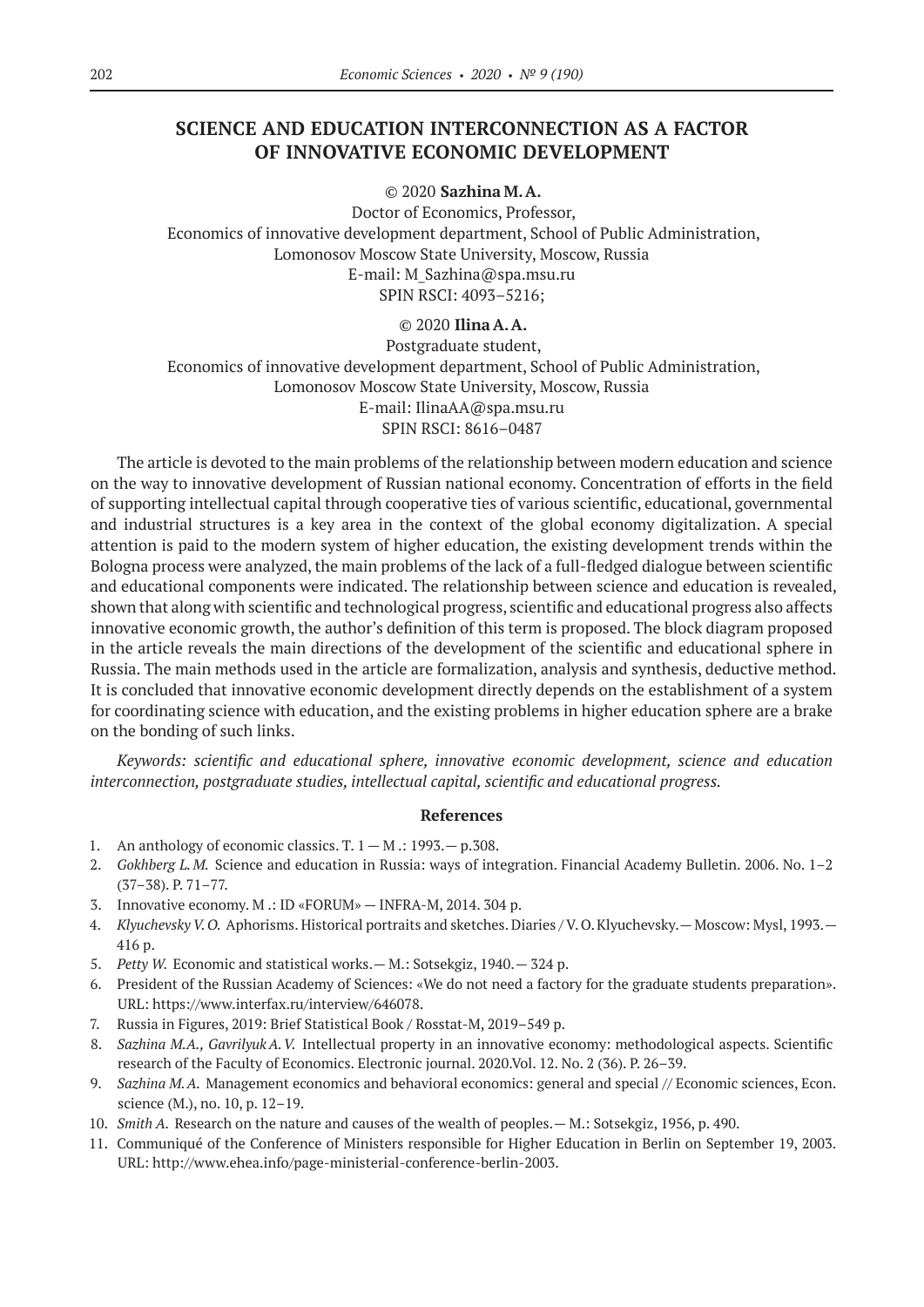### **AGENCY PROBLEM IN COMPANY'S INVESTMENT ACTIVITIES**

© 2020 **Tkachenko Elena Anatolyevna** Professor Saint-Petersburg State Economic University, Saint Petersburg, Russia E-mail: eletkachenko@ya.ru

© 2020 **Vasilev Sergei Igorevich** Postgraduate Saint-Petersburg State Economic University, Saint Petersburg, Russia E-mail: Vasilev.sergei.12@gmail.com

This paper is dedicated to the analysis of agency problem in investment activities of the company. Potential multidirectionality of owners' and mangers' interests can lead to rise of agency costs in the sphere. Modern researches are dedicated to looking for mechanisms of decreasing of agency costs in the investment activities of the company. Real options concept is one of such mechanisms and can help in solving the problem of more complete risk management.

*Keywords: agency problem, risk management, real options, discount rate, uncertainty.*

# **ABOUT ASSESSMENT OF LEVEL OF INNOVATIVE ACTIVITY OF DIVISIONS OF A HIGHER EDUCATIONAL INSTITUTION IN THE CONDITIONS OF DISTANCE LEARNING**

© 2020 **Agibalova Elena Leonidovna**

PhD in Philology, Associate Professor, Head of the Department of Foreign Languages No. 3 Plekhanov Russian University of Economics, Moscow, Russia E-mail: kafedra-iy3@rea.ru

© 2020 **Karzhanova Natalya Viktorovna**

PhD in Philology, Associate Professor, The Department of Foreign Languages No. 3 Plekhanov Russian University of Economics, Moscow, Russia E-mail: Karzhanova.NV@rea.ru

© 2020 **Kopylova Elena Viktorovna**

PhD in Philology, Associate Professor, The Department of Foreign Languages No. 3 Plekhanov Russian University of Economics, Moscow, Russia E-mail: Kopylova.EV@rea.ru

> © 2020 **Martsinovskaya Victoria Alexandrovna** The senior teacher, The Department of Foreign Languages No. 3 Plekhanov Russian University of Economics, Moscow, Russia E-mail: vitam1981@mail.ru

In the article of the authors, the issue of assessing the level of innovation of departments of a higher educational institution in the conditions of distance learning is considered. The object of the study were units of a higher educational institution. The subject is the level of their innovation in the conditions of distance learning. The theoretical and methodological significance of the study is reflected in the expansion of the theory and methodology of managing innovation in the field of education. The practical significance of the study is the modernization of the application of approaches to assessing the level of innovation of actors.

*Keywords: Evaluation, level, innovation, division, higher education institution, condition, distance learning.*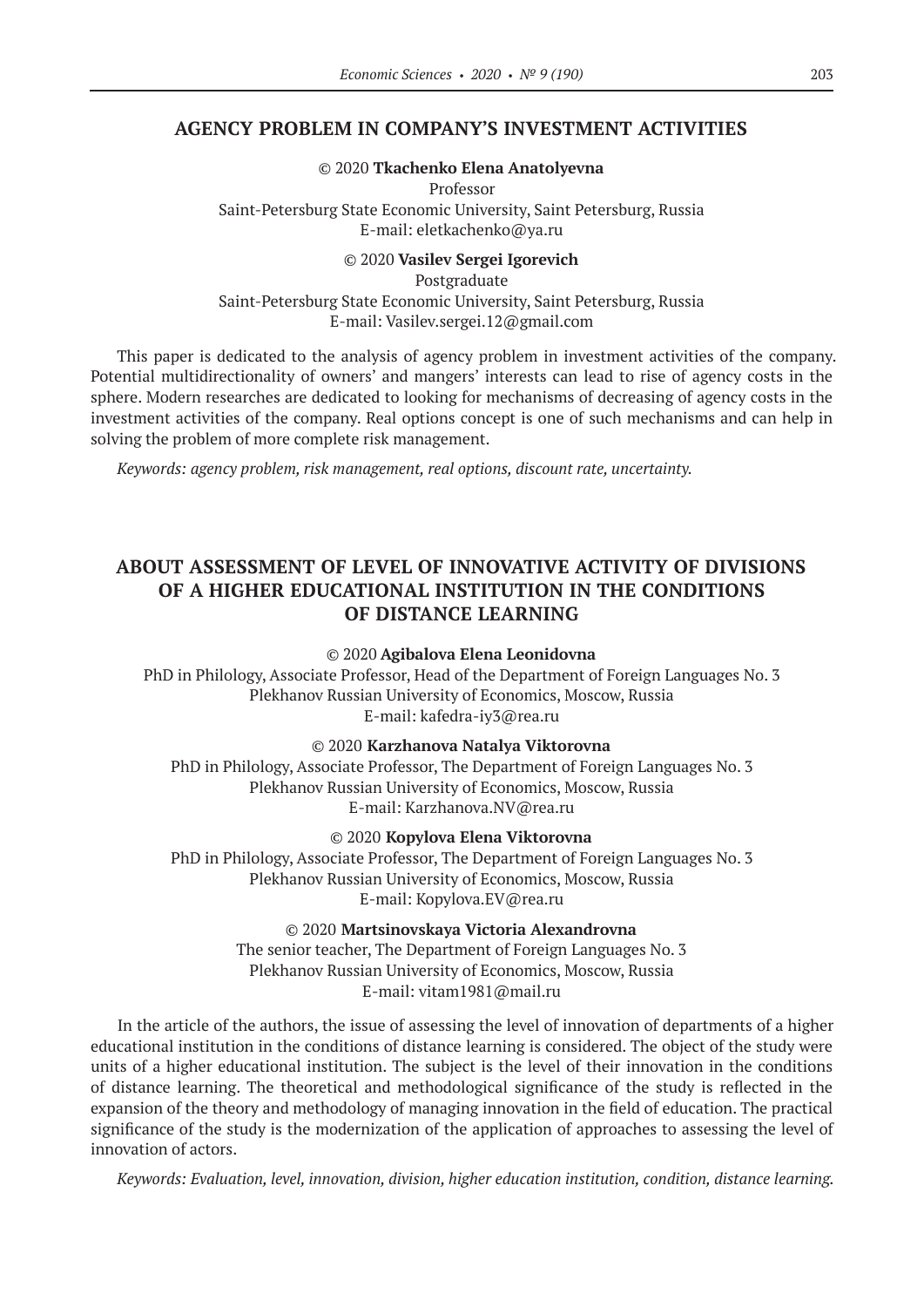#### **References**

- 1. *Romanova M. N., Filippova S.F.* Distancionnoe obuchenie studentov ochnogo obucheniya [Distance learning for full-time students] / M.N.Romanova, S.F.Filippova // Sovremennoe obrazovanie: tradicii i innovacii — Sankt-Peterburg: Izd-vo OOO «OOO «NICz ART», 2020.—№ 3.— S. 41–44.
- 2. *Frajmovich D.Yu.* Proektirovanie deyatel`nosti opornogo vuza kak innovacionnogo centra regiona [Design of the activity of the reference university as an innovation center of the region] / D.Yu.Frajmovich // E`konomicheskie nauki — M: Izd-vo: «OOO «24 Print», 2019.—№ 11.— S. 87–90.
- 3. *Frank E.V.* Sovremennaya problematika v postroenii sistemy` upravleniya innovaciyami v oporny`x vuzax regionov [Modern issues in the construction of an innovation management system in the supporting universities of the regions] / E.V.Frank // E`konomicheskie nauki — M: Izd-vo: «OOO «24 Print», 2019.—№ 3.— S. 76–80.
- 4. *Xodzhich E.V.* Metodicheskie podxody` k ocenke rezul`tativnosti i e`ffektivnosti innovacionnoj deyatel`nosti vy`sshego uchebnogo zavedeniya [Methodological approaches to assessing the efficiency and effectiveness of innovation in higher education] / E.V.Xodzhich // E`konomika: vchera, segodnya, zavtra — Moskva: Izd-vo: «Analitika Rodis», 2019.—№ 10–1.— S. 88–98.
- 5. *Shatunovskij V. L., Shatunovskaya E.A.* Eshhyo raz o distancionnom obuchenii (organizaciya i obespechenie distancionnogo obucheniya) [Once again about distance learning (organization and provision of distance learning)] / V.L.Shatunovskij, E.A.Shatunovskaya // Vestnik nauki i obrazovaniya — Ivanovo: Izd-vo: «Olimp», 2020.—№ 9–1.— S. 53–56.
- 6. Kompaniya «E`kspert RA» [E`lektronny`j resurs]: analiticheskie materialy` Oficial`ny`j sajt kompanii «E`kspert RA», 2020.— Rezhim dostupa: www.raexpert.ru
- 7. Kompaniya «Ernst&Young» [E`lektronny`j resurs]: analiticheskie materialy` Oficial`ny`j sajt kompanii «Ernst&Young», 2020.— Rezhim dostupa: https://www.ey.com/ru\_ru

# **COMPARATIVE ANALYSIS OF INDUSTRIAL POLICIES OF SUBJECTS OF THE VOLGA FEDERAL DISTRICT**

#### © 2020 **Sharafutdinova Liliya Razhapovna**

Postgraduate student of the Department of Economics and management of enterprises and industrial complexes Saint-Petersburg State Economic University, Saint-Petersburg, Russia E-mail: liliya.sharafutdinova22@gmail.com

The problem of increasing the efficiency of the Russian economy is inextricably linked with the correctness of the formation and implementation of industrial policy at various levels of government. The article presents the results of the analysis of industrial policies of the constituent entities of the Volga Federal District on the basis of industrial development indicators, identified problems and formulated recommendations for their solution.

*Keywords: industrial policy, Volga Federal District, high-tech products, region*

- 1. Federal Law of December 31, 2014 N 488-FL «O promyshlennoj politike v Rossijskoj Federacii» (s izmeneniyami i dopolneniyami)» [On industrial policy in the Russian Federation» (as amended and supplemented)]
- 2. Resolution of the Government of the Russian Federation «On approval of the state program of the Russian Federation « Razvitie promyshlennosti i povyshenie ee konkurentosposobnosti» (s izmeneniyami i dopolneniyami)» [Development of industry and increasing its competitiveness (with amendments and additions)] dated April 15, 2014 N 328
- 3. Law of December 25, 2015 No. 206–3 « O promyshlennoj politike v Nizhegorodskoj oblasti (s izmeneniyami na 24 dekabrya 2019 goda)» [On industrial policy in the Nizhny Novgorod region (as amended on December 24, 2019)»]
- 4. Law of the Republic of Mordovia dated December 22, 2015 No. 99-Z «O promyshlennoj politike v Respublike Mordoviya (s izmeneniyami na 20 sentyabrya 2018 goda)» [On industrial policy in the Republic of Mordovia (as amended on September 20, 2018)]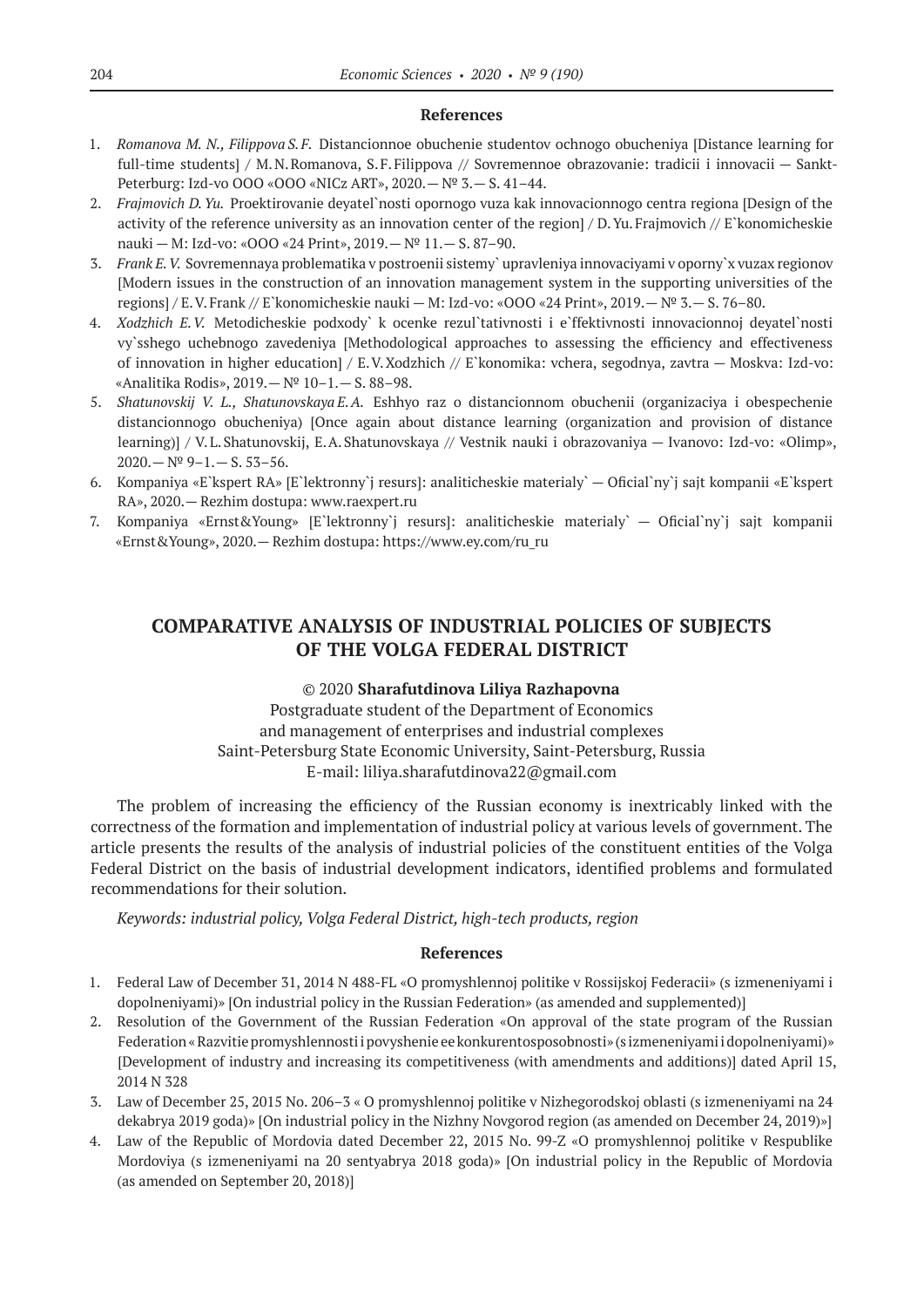- 5. Law of the Republic of Tatarstan dated April 21, 2016 No. 24–3RT «O promyshlennoj politike v Respublike Tatarstan (s izmeneniyami na 7 maya 2020 goda)» [On industrial policy in the Republic of Tatarstan (as amended on May 7, 2020)]
- 6. Law of the Republic of Bashkortostan dated December 01, 2015 N 294‑z «O promyshlennoj politike v Respublike Bashkortostan (s izmeneniyami na 4 fevralya 2020 goda)» [On industrial policy in the Republic of Bashkortostan (as amended on February 4, 2020)]
- 7. *Dubynina T.G., MalakhovV.A.* «Analiz tendencij regional'no-otraslevoj struktury ekonomiki sub`ektov Rossijskoj Federacii» [Analysis of trends in the regional and sectoral structure of the economy of the constituent entities of the Russian Federation] // Problems of forecasting  $-2014$ .  $- N<sup>°</sup> 3(144)$ .  $- p.96-107$
- 8. *Makoveev V.N.* Management of innovation in the manufacturing industry: the regional aspect // Management of innovation in the manufacturing industry: the regional aspect [Text]: monograph/V.N.Makoveev, E.S. Gubanova. — Vologda: ISERT RAN, 2015.— 166 p.
- 9. *Galushko M.V., Dedeeva S.A., Inevatova O.A.* «Innovacionnaya deyatel'nost' regiona: osnovnye problemy i perspektivy razvitiya (na primere Privolzhskogo federal'nogo okruga)» [Regional innovation activity: main problems and development prospects (on the example of the Volga Federal District)] // Creative Economy.—2019.— Volume 13.— No. 1.— P.169–182. Information portal of investment projects implemented in Russia.— Electronic resource.— URL [https://investprojects.info/] (date accessed: 25.04.2020)
- 10. *Kolomeytsev E.M.* «Federal'nye okruga v Rossii: unikal'nyj opyt administrativno-territorial'nogo ustrojstva gosudarstva» [Federal districts in Russia: unique experience of the administrative-territorial structure of the state].— Electronic resource URL [https://cyberleninka.ru/article/n/federalnye-okruga-v-rossii-unikalnyy-opytadministrativnoj-territorialnogo-ustroystva-gosudarstva/ viewer] (date accessed: 25.04.2020)
- 11. *Sarycheva T.V., Bakumenko L.P.* «O statisticheskih podhodah k ocenke otraslevoj struktury zanyatosti regiona» [On statistical approaches to assessing the sectoral structure of employment in the region] // Vestnik NSUEU.— 2015. Electronic resource URL [https://nsuem.elpub.ru/jour/article/viewFile/596/487] (date of access: 25.04.2020)
- 12. «Otchet po regional'nomu sravneniyu za yanvar'-dekabr' 2019 goda.— Elektronnyj resurs» [Report on regional comparison for January-December 2019].— Electronic resource.— URL [https://economy.bashkortostan.ru/ dejatelnost/makrojekonomika/analiz-sotsialno-ekonomicheskogo-razvitiya-rb/analiticheskaya-spravka-poregionalnomu-sravneniyu/] (date of access: 20.05.2020)
- 13. Federal State Statistics Service.— Electronic resource URL [https://www.gks.ru/folder/11186?print=1] (date of access: 25.04.2020)
- 14. «Dinamika promyshlennogo proizvodstva v Rossii: operezhayushchij rost dobyvayushchego sektora» [Dynamics of industrial production in Russia: outstripping growth in the mining sector]. Electronic resource — URL: [https:// ac.gov.ru/files/publication/a/23451.pdf] (date accessed: 20.06. 2020)

# **TRANSFORMATION OF THE INSTRUMENTS OF THE STATE REGULATION OF THE MODERN ECONOMY, TAKING INTO ACCOUNT THE CONTRADICTIONS OF GLOBALIZATION PROCESSES**

### © 2020 **Yarlychenko Alla Aleksandrovna**

PhD in Economics, Junior Researcher of the Department of Logistics and Management Kazan National Research Technological University, Kazan, Republic of Tatarstan E-mail: alla.yarlychenko@mail.ru

The article analyzes the alternative approaches to the interpretation of the content of globalization processes. The study revealed the inconsistency and the dual nature of their impact on the directions and dynamics of socio-economic development of various states and the world economy; it is proved that at the turn of XX–XXI centuries, the forms of implementation of globalization processes are radically changing under the influence of crisis phenomena; it is determined that in the conditions of the interdependence of the subjects of the world economic relations, the formation of a multipolar economic space leads to the change in the sources of the competitive potential of individual producers and the territories of their location. It is concluded that the effectiveness of the state regulation of the economy is determined by the completeness of the accounting for the processes of globalization and localization. Understanding the